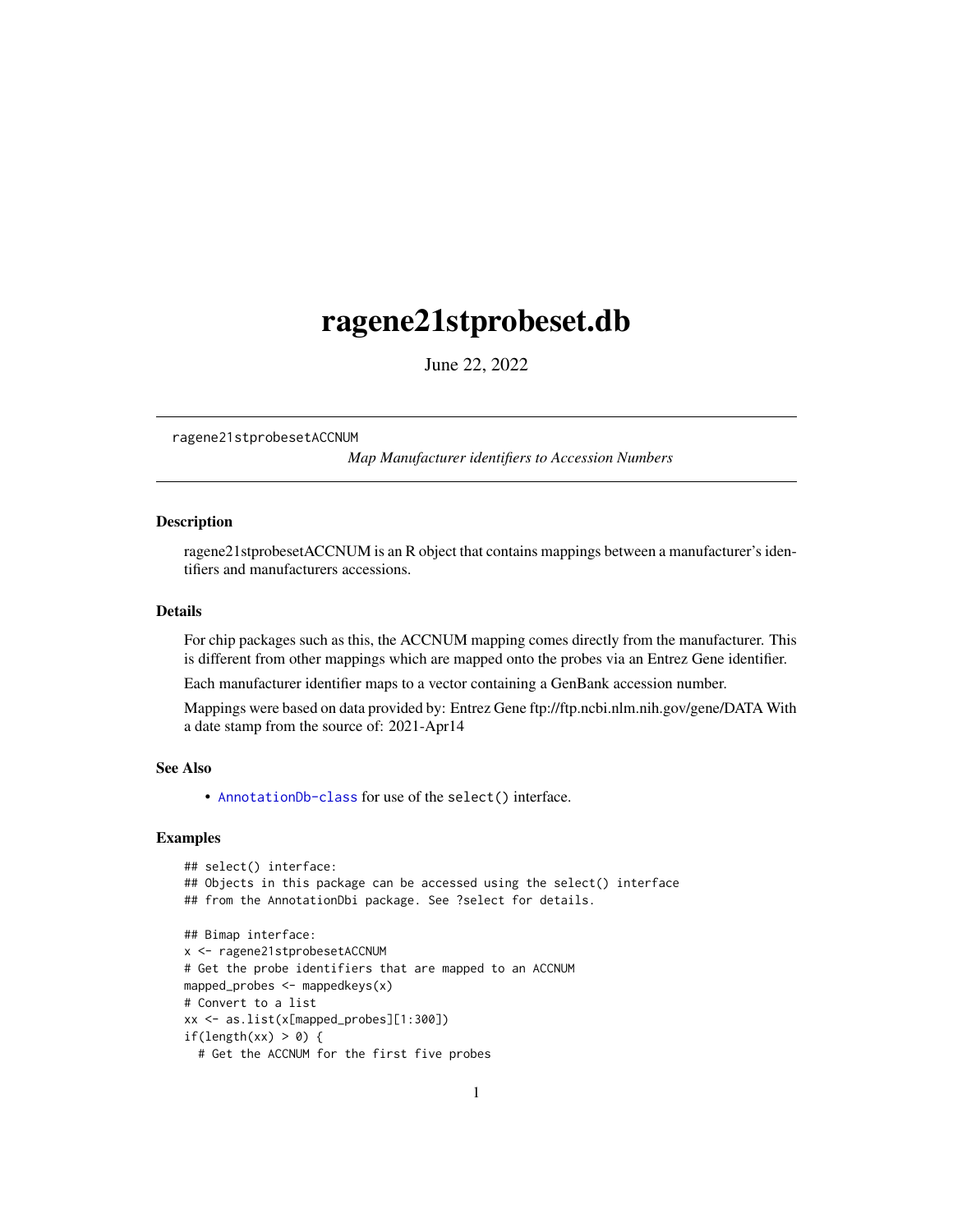```
xx[1:5]
 # Get the first one
 xx[[1]]
}
```
ragene21stprobesetALIAS2PROBE

*Map between Common Gene Symbol Identifiers and Manufacturer Identifiers*

## **Description**

ragene21stprobesetALIAS is an R object that provides mappings between common gene symbol identifiers and manufacturer identifiers.

## Details

Each gene symbol is mapped to a named vector of manufacturer identifiers. The name represents the gene symbol and the vector contains all manufacturer identifiers that are found for that symbol. An NA is reported for any gene symbol that cannot be mapped to any manufacturer identifiers.

This mapping includes ALL gene symbols including those which are already listed in the SYMBOL map. The SYMBOL map is meant to only list official gene symbols, while the ALIAS maps are meant to store all used symbols.

Mappings were based on data provided by: Entrez Gene ftp://ftp.ncbi.nlm.nih.gov/gene/DATA With a date stamp from the source of: 2021-Apr14

#### See Also

• [AnnotationDb-class](#page-0-0) for use of the select() interface.

```
## select() interface:
## Objects in this package can be accessed using the select() interface
## from the AnnotationDbi package. See ?select for details.
## Bimap interface:
# Convert the object to a list
xx <- as.list(ragene21stprobesetALIAS2PROBE)
if(length(xx) > 0){
    # Get the probe identifiers for the first two aliases
   xx[1:2]
   # Get the first one
    xx[[1]]
}
```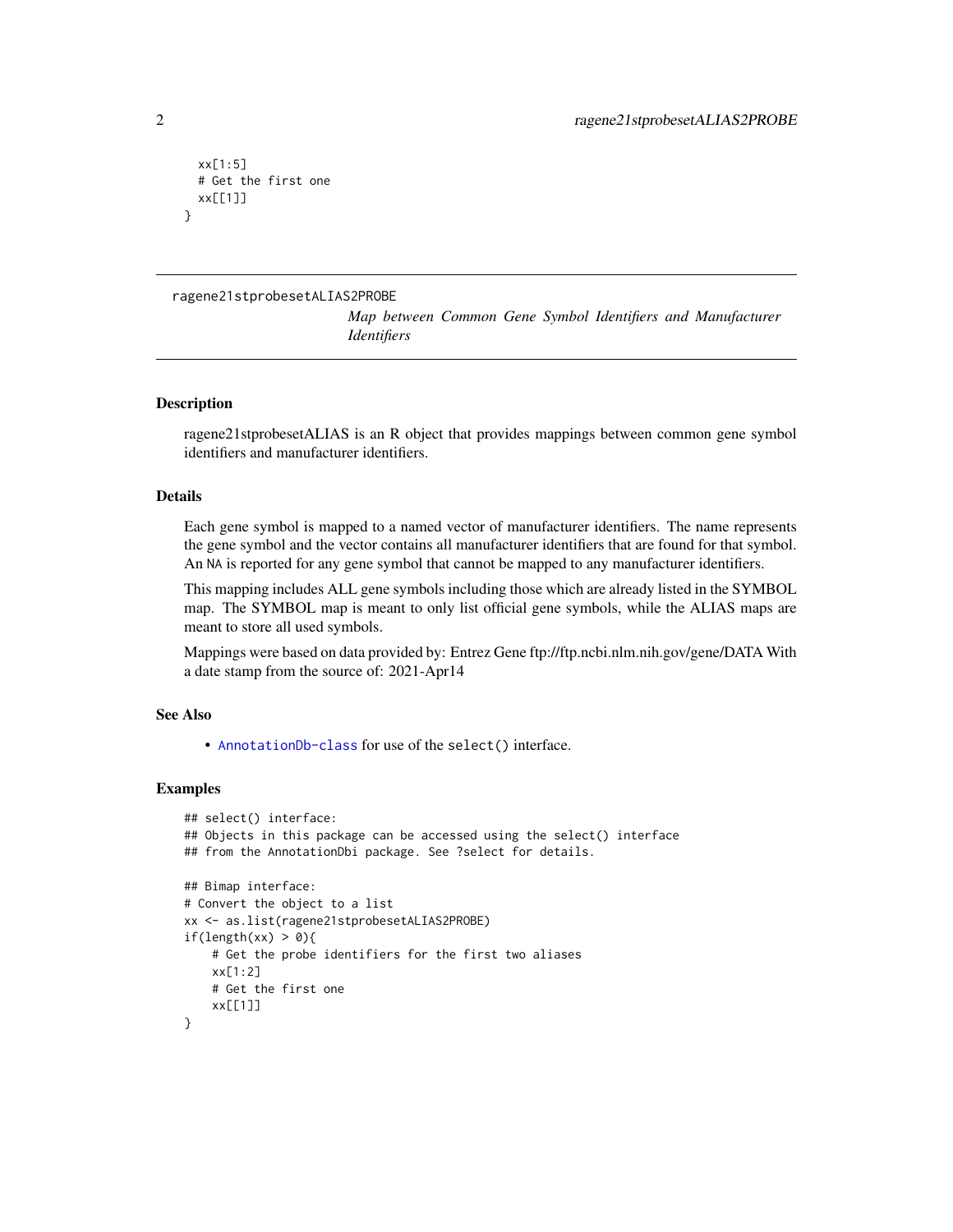<span id="page-2-0"></span>ragene21stprobeset.db *Bioconductor annotation data package*

## **Description**

Welcome to the ragene21stprobeset.db annotation Package. The purpose of this package is to provide detailed information about the ragene21stprobeset platform. This package is updated biannually.

Objects in this package are accessed using the select() interface. See ?select in the AnnotationDbi package for details.

## See Also

• [AnnotationDb-class](#page-0-0) for use of keys(), columns() and select().

#### Examples

```
## select() interface:
## Objects in this package can be accessed using the select() interface
## from the AnnotationDbi package. See ?select for details.
columns(ragene21stprobeset.db)
## Bimap interface:
## The 'old style' of interacting with these objects is manipulation as
## bimaps. While this approach is still available we strongly encourage the
## use of select().
```

```
ls("package:ragene21stprobeset.db")
```
ragene21stprobesetCHR *Map Manufacturer IDs to Chromosomes*

## **Description**

ragene21stprobesetCHR is an R object that provides mappings between a manufacturer identifier and the chromosome that contains the gene of interest.

#### Details

Each manufacturer identifier maps to a vector of chromosomes. Due to inconsistencies that may exist at the time the object was built, the vector may contain more than one chromosome (e.g., the identifier may map to more than one chromosome). If the chromosomal location is unknown, the vector will contain an NA.

Mappings were based on data provided by: Entrez Gene ftp://ftp.ncbi.nlm.nih.gov/gene/DATA With a date stamp from the source of: 2021-Apr14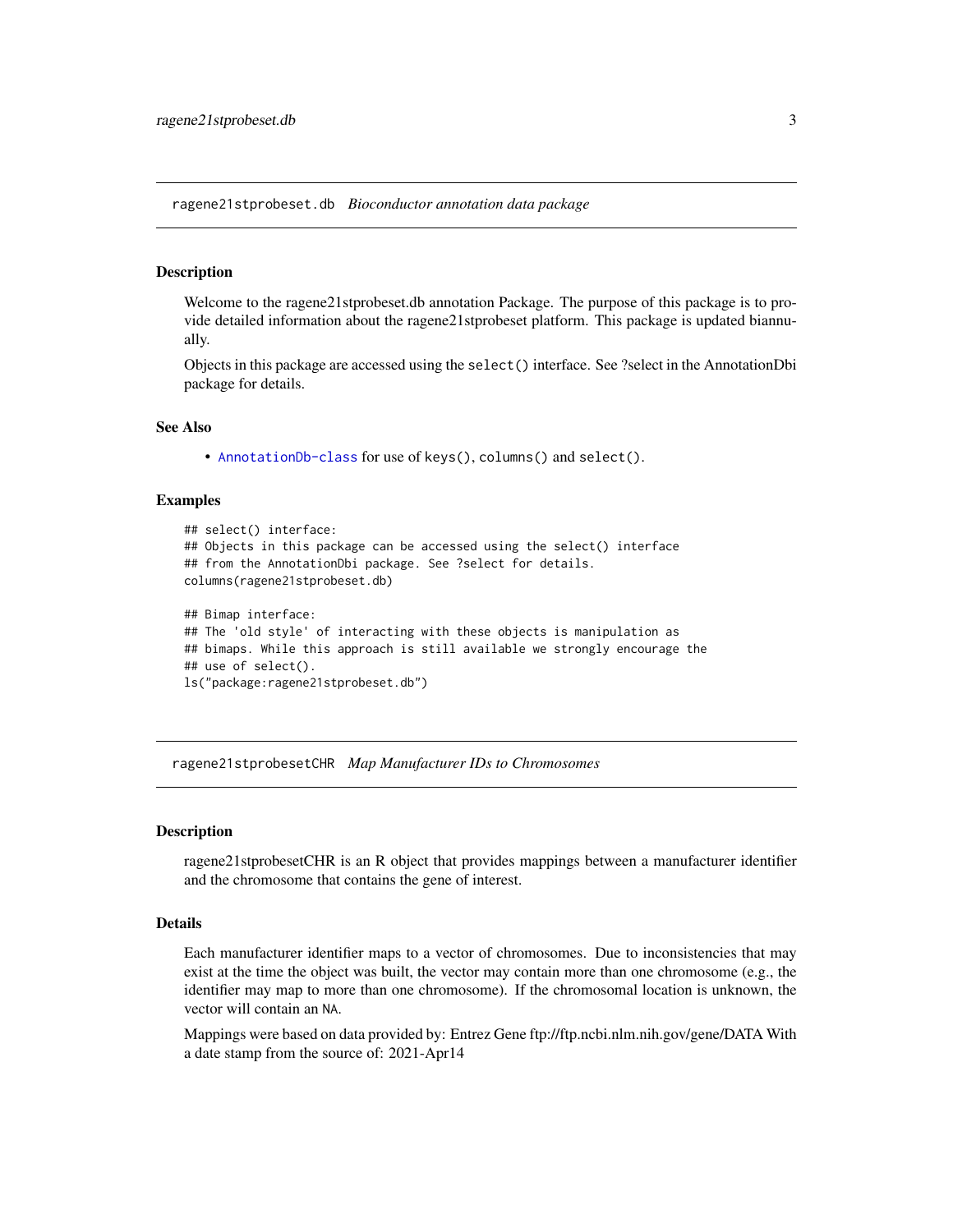## <span id="page-3-0"></span>See Also

• [AnnotationDb-class](#page-0-0) for use of the select() interface.

#### Examples

```
## select() interface:
## Objects in this package can be accessed using the select() interface
## from the AnnotationDbi package. See ?select for details.
## Bimap interface:
x <- ragene21stprobesetCHR
# Get the probe identifiers that are mapped to a chromosome
mapped_probes <- mappedkeys(x)
# Convert to a list
xx <- as.list(x[mapped_probes][1:300])
if(length(xx) > 0) {
  # Get the CHR for the first five probes
  xx[1:5]
  # Get the first one
  xx[[1]]
}
```
ragene21stprobesetCHRLENGTHS

*A named vector for the length of each of the chromosomes*

#### Description

ragene21stprobesetCHRLENGTHS provides the length measured in base pairs for each of the chromosomes.

## Details

This is a named vector with chromosome numbers as the names and the corresponding lengths for chromosomes as the values.

Total lengths of chromosomes were derived by calculating the number of base pairs on the sequence string for each chromosome.

#### See Also

• [AnnotationDb-class](#page-0-0) for use of the select() interface.

```
## select() interface:
```

```
## Objects in this package can be accessed using the select() interface
```

```
## from the AnnotationDbi package. See ?select for details.
```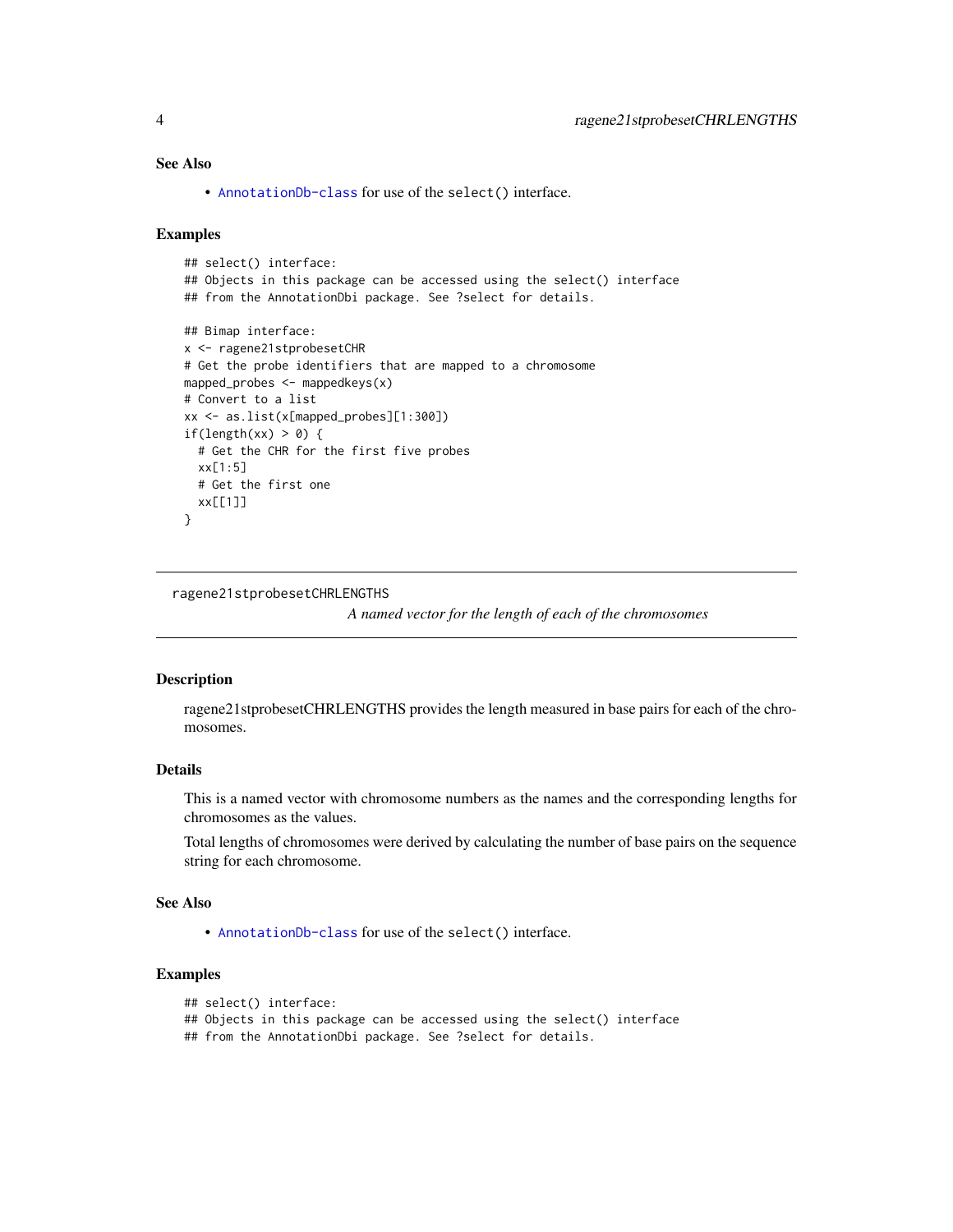```
## Bimap interface:
tt <- ragene21stprobesetCHRLENGTHS
# Length of chromosome 1
tt["1"]
```
ragene21stprobesetCHRLOC

*Map Manufacturer IDs to Chromosomal Location*

#### **Description**

ragene21stprobesetCHRLOC is an R object that maps manufacturer identifiers to the starting position of the gene. The position of a gene is measured as the number of base pairs.

The CHRLOCEND mapping is the same as the CHRLOC mapping except that it specifies the ending base of a gene instead of the start.

## Details

Each manufacturer identifier maps to a named vector of chromosomal locations, where the name indicates the chromosome. Due to inconsistencies that may exist at the time the object was built, these vectors may contain more than one chromosome and/or location. If the chromosomal location is unknown, the vector will contain an NA.

Chromosomal locations on both the sense and antisense strands are measured as the number of base pairs from the p (5' end of the sense strand) to q (3' end of the sense strand) arms. Chromosomal locations on the antisense strand have a leading "-" sign (e. g. -1234567).

Since some genes have multiple start sites, this field can map to multiple locations.

Mappings were based on data provided by: UCSC Genome Bioinformatics (Rattus norvegicus)

With a date stamp from the source of: 2021-Mar15

#### See Also

• [AnnotationDb-class](#page-0-0) for use of the select() interface.

```
## select() interface:
## Objects in this package can be accessed using the select() interface
## from the AnnotationDbi package. See ?select for details.
## Bimap interface:
x <- ragene21stprobesetCHRLOC
# Get the probe identifiers that are mapped to chromosome locations
mapped_probes <- mappedkeys(x)
# Convert to a list
xx <- as.list(x[mapped_probes][1:300])
if(length(xx) > 0) {
 # Get the CHRLOC for the first five probes
```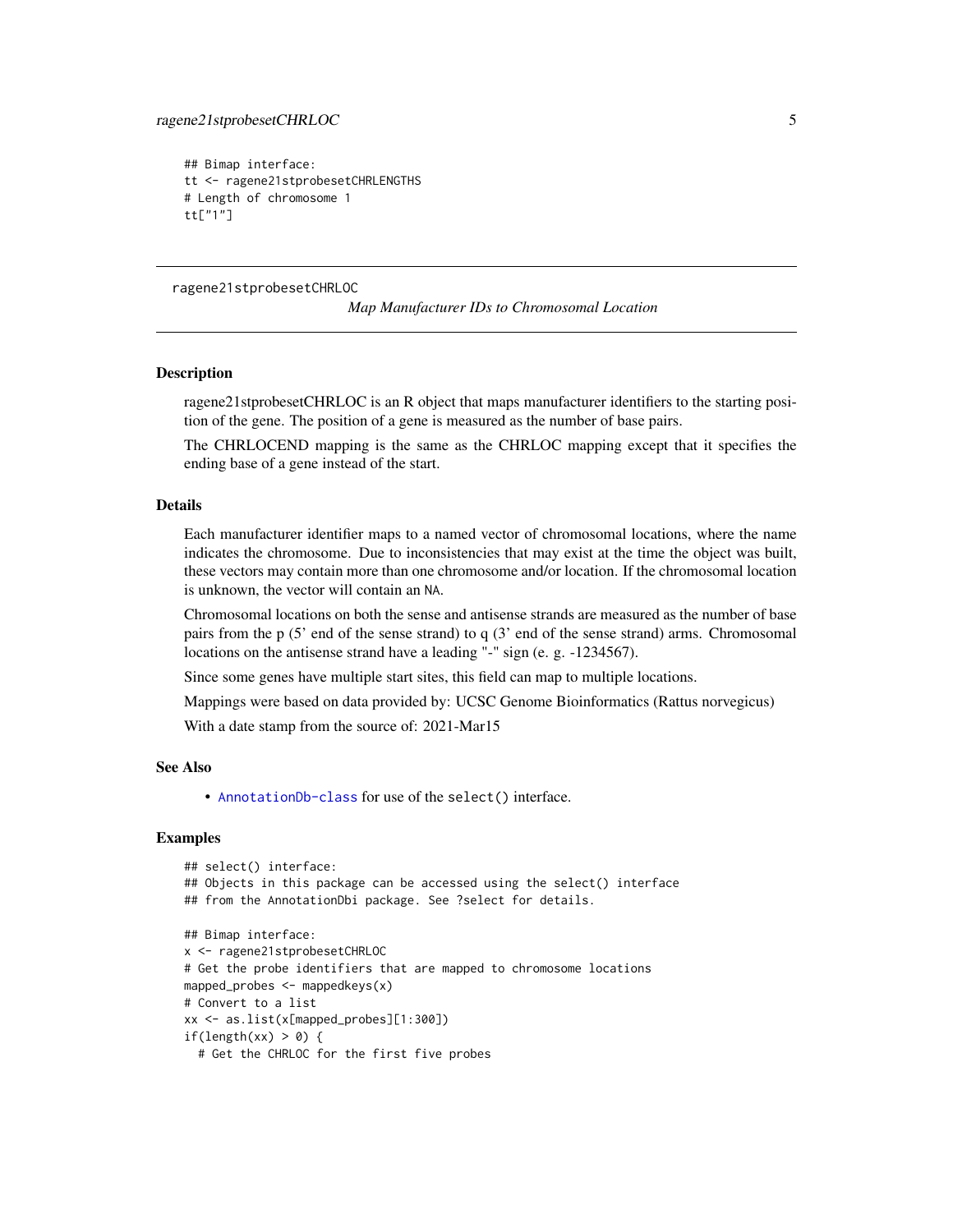```
xx[1:5]
 # Get the first one
 xx[[1]]
}
```
ragene21stprobesetENSEMBL

*Map Ensembl gene accession numbers with Entrez Gene identifiers*

#### **Description**

ragene21stprobesetENSEMBL is an R object that contains mappings between manufacturer identifiers and Ensembl gene accession numbers.

#### Details

This object is a simple mapping of manufacturer identifiers to Ensembl gene Accession Numbers.

Mappings were based on data provided by BOTH of these sources: [http://www.ensembl.org/](http://www.ensembl.org/biomart/martview/) [biomart/martview/](http://www.ensembl.org/biomart/martview/) <ftp://ftp.ncbi.nlm.nih.gov/gene/DATA>

For most species, this mapping is a combination of manufacturer to ensembl IDs from BOTH NCBI and ensembl. Users who wish to only use mappings from NCBI are encouraged to see the ncbi2ensembl table in the appropriate organism package. Users who wish to only use mappings from ensembl are encouraged to see the ensembl2ncbi table which is also found in the appropriate organism packages. These mappings are based upon the ensembl table which is contains data from BOTH of these sources in an effort to maximize the chances that you will find a match.

For worms and flies however, this mapping is based only on sources from ensembl, as these organisms do not have ensembl to entrez gene mapping data at NCBI.

#### See Also

• [AnnotationDb-class](#page-0-0) for use of the select() interface.

```
## select() interface:
## Objects in this package can be accessed using the select() interface
## from the AnnotationDbi package. See ?select for details.
## Bimap interface:
x <- ragene21stprobesetENSEMBL
# Get the entrez gene IDs that are mapped to an Ensembl ID
mapped_genes <- mappedkeys(x)
# Convert to a list
xx <- as.list(x[mapped_genes][1:300])
if(length(xx) > 0) {
 # Get the Ensembl gene IDs for the first five genes
 xx[1:5]
 # Get the first one
```
<span id="page-5-0"></span>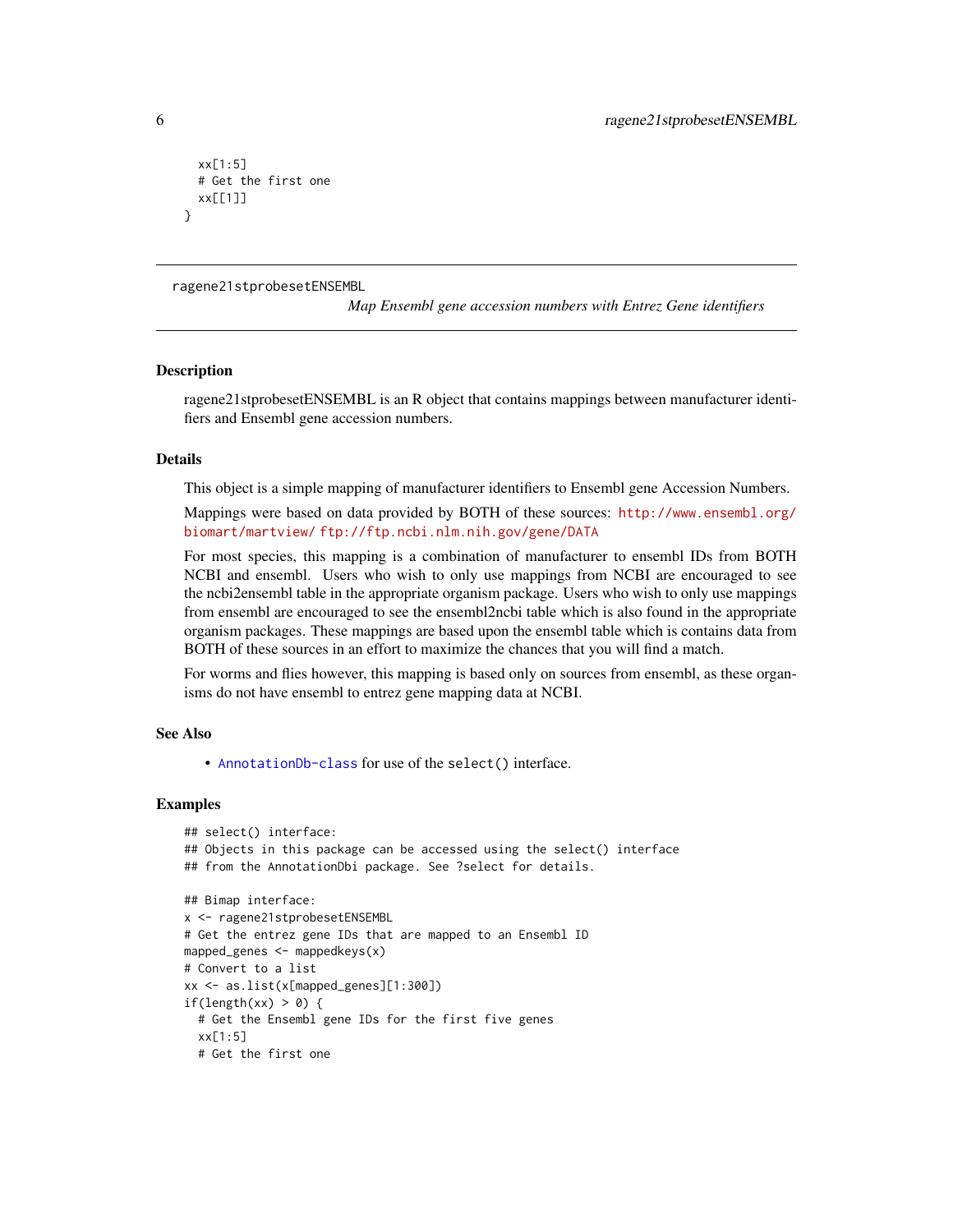### <span id="page-6-0"></span>ragene21stprobesetENTREZID 7

```
xx[[1]]
}
#For the reverse map ENSEMBL2PROBE:
x <- ragene21stprobesetENSEMBL2PROBE
mapped_genes <- mappedkeys(x)
# Convert to a list
xx <- as.list(x[mapped_genes][1:300])
if(length(xx) > 0){
   # Gets the entrez gene IDs for the first five Ensembl IDs
   xx[1:5]
   # Get the first one
   xx[[1]]
}
```

```
ragene21stprobesetENTREZID
```
*Map between Manufacturer Identifiers and Entrez Gene*

#### Description

ragene21stprobesetENTREZID is an R object that provides mappings between manufacturer identifiers and Entrez Gene identifiers.

## Details

Each manufacturer identifier is mapped to a vector of Entrez Gene identifiers. An NA is assigned to those manufacturer identifiers that can not be mapped to an Entrez Gene identifier at this time.

If a given manufacturer identifier can be mapped to different Entrez Gene identifiers from various sources, we attempt to select the common identifiers. If a concensus cannot be determined, we select the smallest identifier.

Mappings were based on data provided by: Entrez Gene ftp://ftp.ncbi.nlm.nih.gov/gene/DATA With a date stamp from the source of: 2021-Apr14

#### References

<https://www.ncbi.nlm.nih.gov/entrez/query.fcgi?db=gene>

#### See Also

• [AnnotationDb-class](#page-0-0) for use of the select() interface.

## Examples

```
## select() interface:
```
## Objects in this package can be accessed using the select() interface

- ## from the AnnotationDbi package. See ?select for details.
- ## Bimap interface: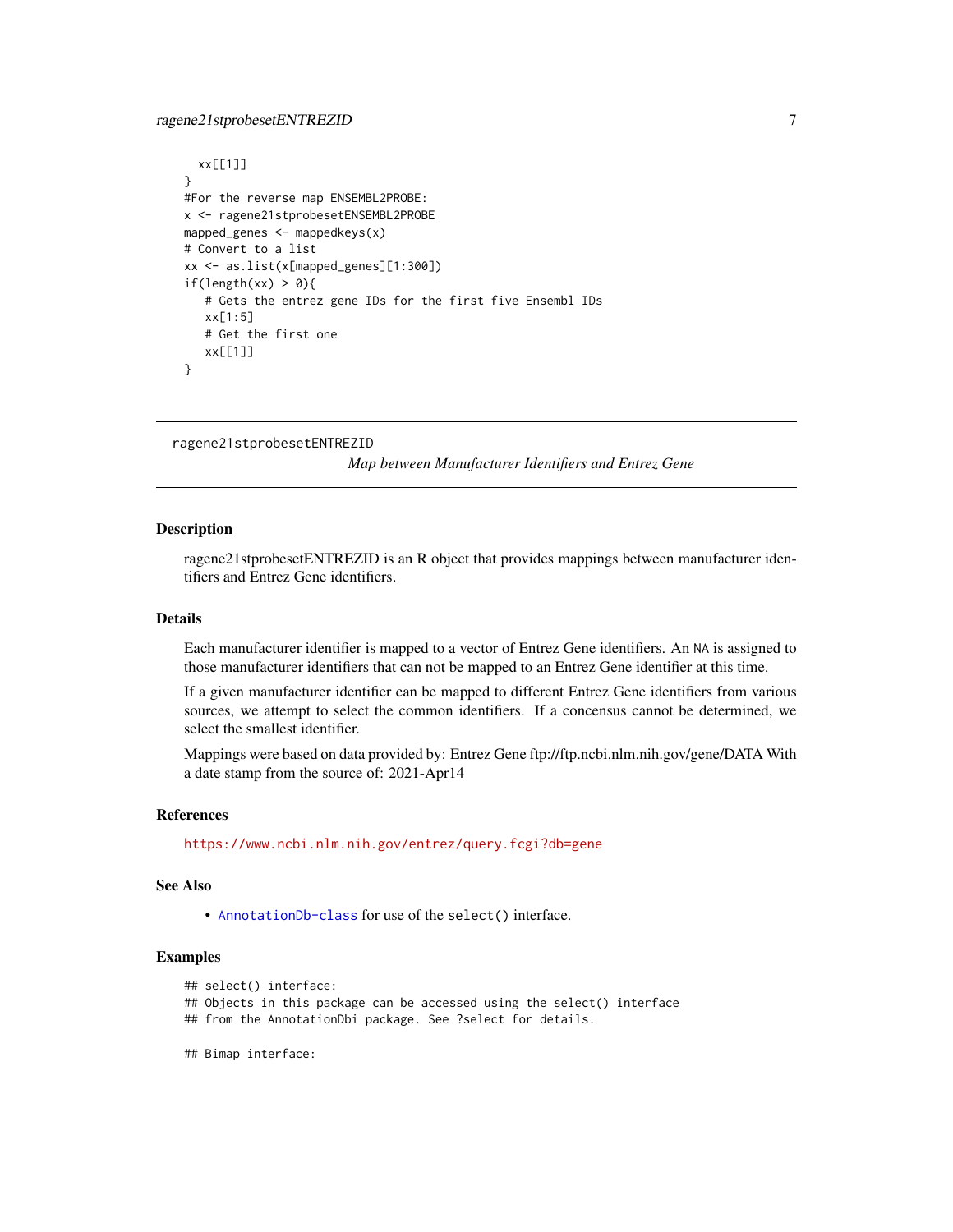```
x <- ragene21stprobesetENTREZID
# Get the probe identifiers that are mapped to an ENTREZ Gene ID
mapped_probes <- mappedkeys(x)
# Convert to a list
xx <- as.list(x[mapped_probes][1:300])
if(length(xx) > 0) {
 # Get the ENTREZID for the first five probes
 xx[1:5]
 # Get the first one
 xx[[1]]
}
```

```
ragene21stprobesetENZYME
```
*Maps between Manufacturer IDs and Enzyme Commission (EC) Numbers*

#### Description

ragene21stprobesetENZYME is an R object that provides mappings between manufacturer identifiers and EC numbers. ragene21stprobesetENZYME2PROBE is an R object that maps Enzyme Commission (EC) numbers to manufacturer identifiers.

#### Details

When the ragene21stprobesetENZYME maping viewed as a list, each manufacturer identifier maps to a named vector containing the EC number that corresponds to the enzyme produced by that gene. The names corresponds to the manufacturer identifiers. If this information is unknown, the vector will contain an NA.

For the ragene21stprobesetENZYME2PROBE, each EC number maps to a named vector containing all of the manufacturer identifiers that correspond to the gene that produces that enzyme. The name of the vector corresponds to the EC number.

Enzyme Commission numbers are assigned by the Nomenclature Committee of the International Union of Biochemistry and Molecular Biology <http://www.chem.qmw.ac.uk/iubmb/enzyme/> to allow enzymes to be identified.

An Enzyme Commission number is of the format EC x.y.z.w, where x, y, z, and w are numeric numbers. In ragene21stprobesetENZYME2PROBE, EC is dropped from the Enzyme Commission numbers.

Enzyme Commission numbers have corresponding names that describe the functions of enzymes in such a way that  $ECx$  is a more general description than  $ECx$ , that in turn is a more general description than EC x.y.z. The top level EC numbers and names are listed below:

EC 1 oxidoreductases

EC 2 transferases

EC 3 hydrolases

EC 4 lyases

<span id="page-7-0"></span>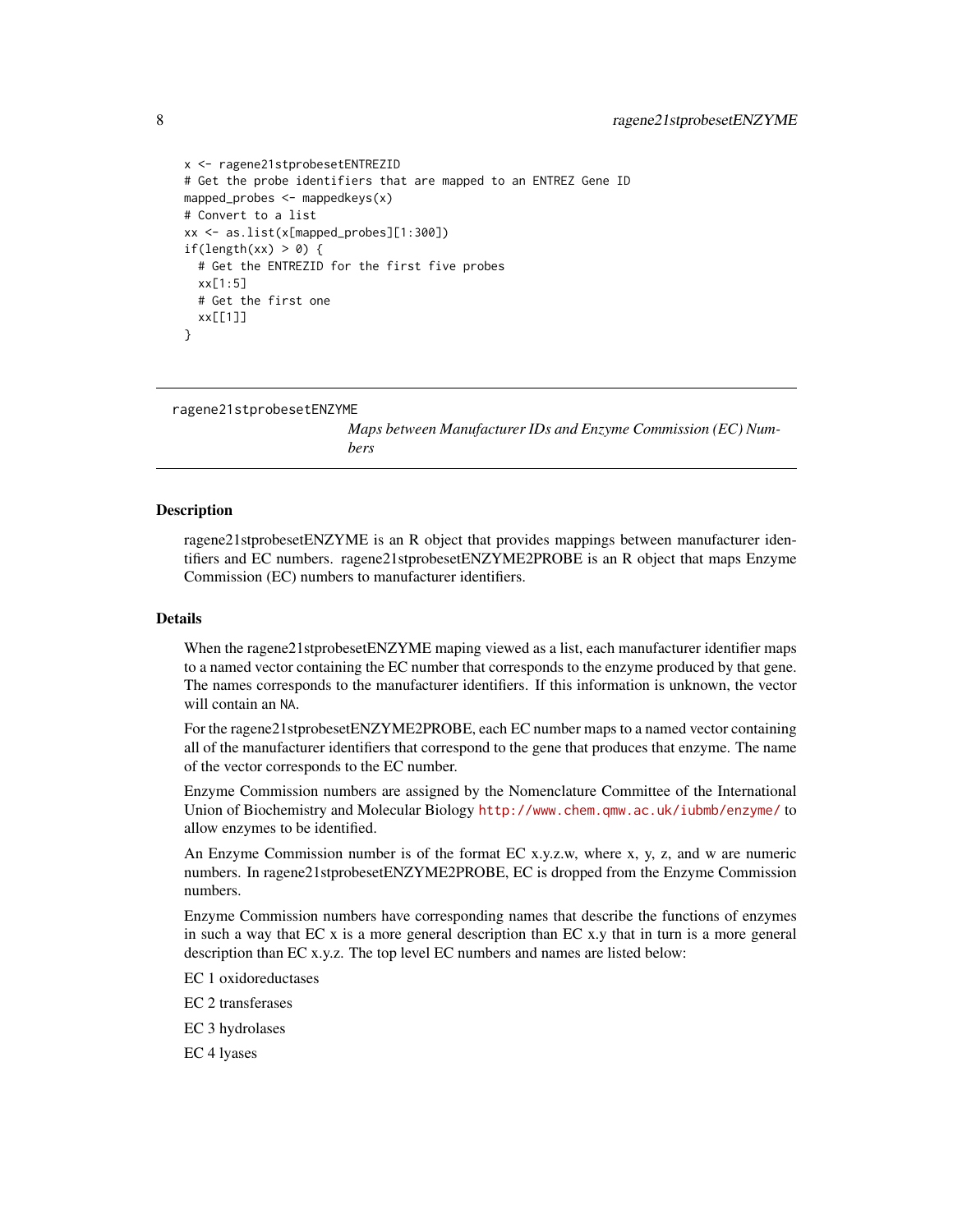EC 5 isomerases

EC 6 ligases

The EC name for a given EC number can be viewed at [http://www.chem.qmul.ac.uk/iupac/](http://www.chem.qmul.ac.uk/iupac/jcbn/index.html#6) [jcbn/index.html#6](http://www.chem.qmul.ac.uk/iupac/jcbn/index.html#6)

Mappings between probe identifiers and enzyme identifiers were obtained using files provided by: KEGG GENOME ftp://ftp.genome.jp/pub/kegg/genomes With a date stamp from the source of: 2011-Mar15

#### References

<ftp://ftp.genome.ad.jp/pub/kegg/pathways>

## See Also

• [AnnotationDb-class](#page-0-0) for use of the select() interface.

```
## select() interface:
## Objects in this package can be accessed using the select() interface
## from the AnnotationDbi package. See ?select for details.
## Bimap interface:
x <- ragene21stprobesetENZYME
# Get the probe identifiers that are mapped to an EC number
mapped_probes <- mappedkeys(x)
# Convert to a list
xx <- as.list(x[mapped_probes][1:3])
if(length(xx) > 0) {
  # Get the ENZYME for the first five probes
  xx[1:5]
  # Get the first one
  xx[[1]]
}
# Now convert ragene21stprobesetENZYME2PROBE to a list to see inside
x <- ragene21stprobesetENZYME2PROBE
mapped_probes <- mappedkeys(x)
## convert to a list
xx <- as.list(x[mapped_probes][1:3])
if(length(xx) > 0){
   # Get the probe identifiers for the first five enzyme
   #commission numbers
   xx[1:5]
   # Get the first one
   xx[[1]]
}
```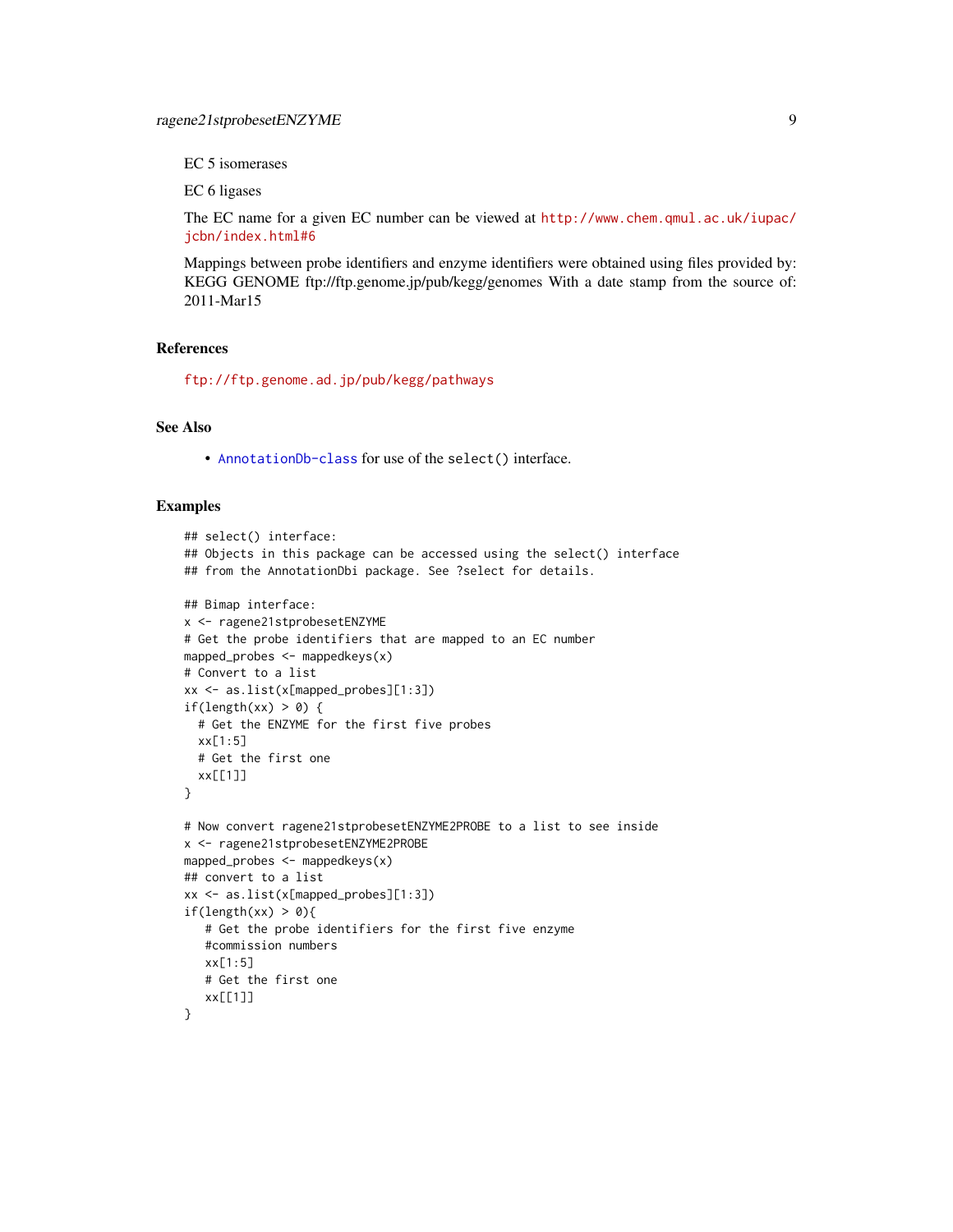```
ragene21stprobesetGENENAME
```
*Map between Manufacturer IDs and Genes*

## Description

ragene21stprobesetGENENAME is an R object that maps manufacturer identifiers to the corresponding gene name.

#### Details

Each manufacturer identifier maps to a named vector containing the gene name. The vector name corresponds to the manufacturer identifier. If the gene name is unknown, the vector will contain an NA.

Gene names currently include both the official (validated by a nomenclature committee) and preferred names (interim selected for display) for genes. Efforts are being made to differentiate the two by adding a name to the vector.

Mappings were based on data provided by: Entrez Gene ftp://ftp.ncbi.nlm.nih.gov/gene/DATA With a date stamp from the source of: 2021-Apr14

## See Also

• [AnnotationDb-class](#page-0-0) for use of the select() interface.

```
## select() interface:
## Objects in this package can be accessed using the select() interface
## from the AnnotationDbi package. See ?select for details.
## Bimap interface:
x <- ragene21stprobesetGENENAME
# Get the probe identifiers that are mapped to a gene name
mapped_probes <- mappedkeys(x)
# Convert to a list
xx <- as.list(x[mapped_probes][1:300])
if(length(xx) > 0) {
  # Get the GENENAME for the first five probes
  xx[1:5]
  # Get the first one
  xx[[1]]
}
```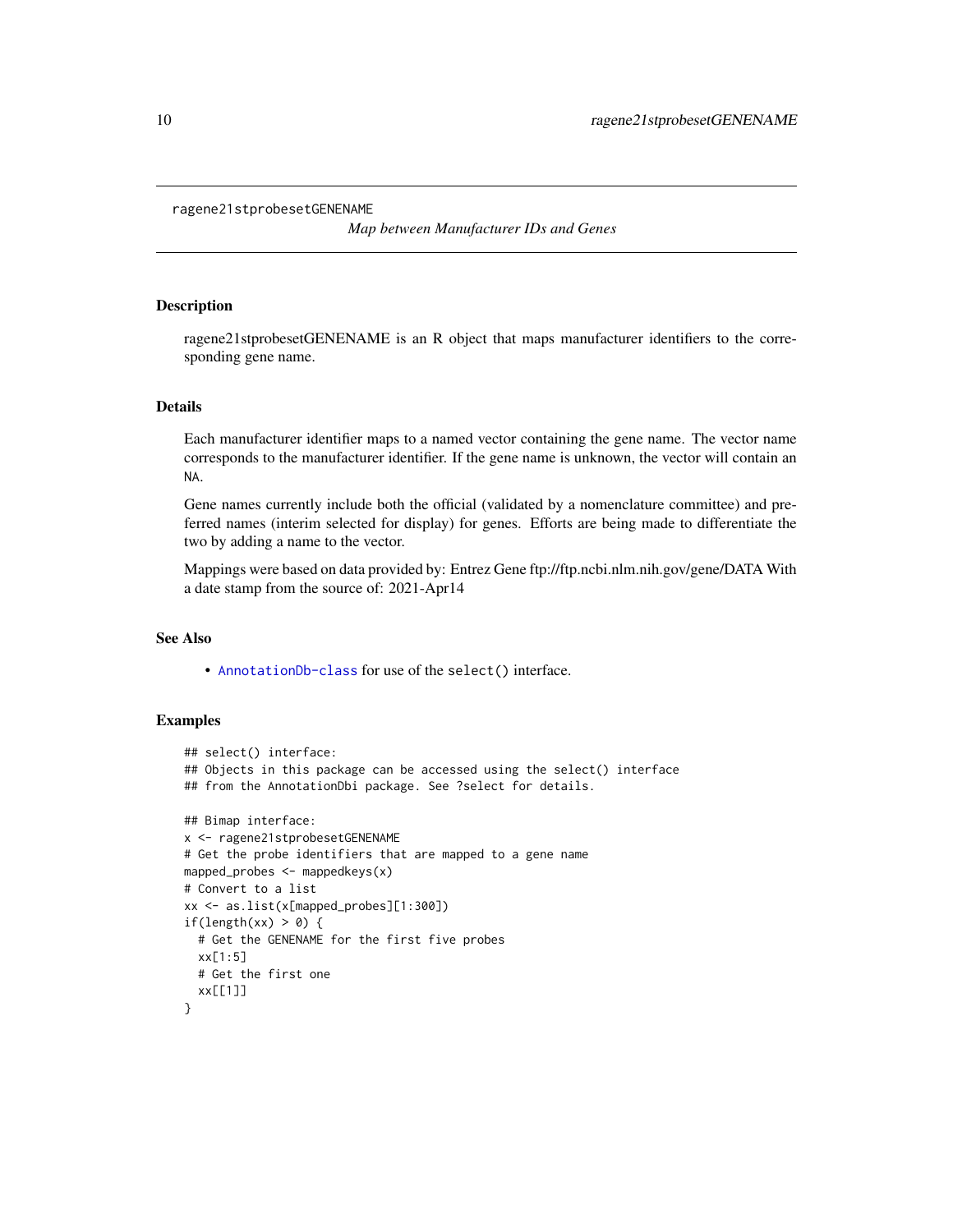<span id="page-10-1"></span>ragene21stprobesetGO *Maps between manufacturer IDs and Gene Ontology (GO) IDs*

#### <span id="page-10-0"></span>**Description**

ragene21stprobesetGO is an R object that provides mappings between manufacturer identifiers and the GO identifiers that they are directly associated with. This mapping and its reverse mapping (ragene21stprobesetGO2PROBE) do NOT associate the child terms from the GO ontology with the gene. Only the directly evidenced terms are represented here.

ragene21stprobesetGO2ALLPROBES is an R object that provides mappings between a given GO identifier and all of the manufacturer identifiers annotated at that GO term OR TO ONE OF IT'S CHILD NODES in the GO ontology. Thus, this mapping is much larger and more inclusive than ragene21stprobesetGO2PROBE.

## Details

If ragene21stprobesetGO is cast as a list, each manufacturer identifier is mapped to a list of lists. The names on the outer list are GO identifiers. Each inner list consists of three named elements: GOID, Ontology, and Evidence.

The GOID element matches the GO identifier named in the outer list and is included for convenience when processing the data using 'lapply'.

The Ontology element indicates which of the three Gene Ontology categories this identifier belongs to. The categories are biological process (BP), cellular component (CC), and molecular function (MF).

The Evidence element contains a code indicating what kind of evidence supports the association of the GO identifier to the manufacturer id. Some of the evidence codes in use include:

IMP: inferred from mutant phenotype

IGI: inferred from genetic interaction

IPI: inferred from physical interaction

ISS: inferred from sequence similarity

IDA: inferred from direct assay

IEP: inferred from expression pattern

IEA: inferred from electronic annotation

TAS: traceable author statement

NAS: non-traceable author statement

ND: no biological data available

IC: inferred by curator

A more complete listing of evidence codes can be found at:

<http://www.geneontology.org/GO.evidence.shtml>

If ragene21stprobesetGO2ALLPROBES or ragene21stprobesetGO2PROBE is cast as a list, each GO term maps to a named vector of manufacturer identifiers and evidence codes. A GO identifier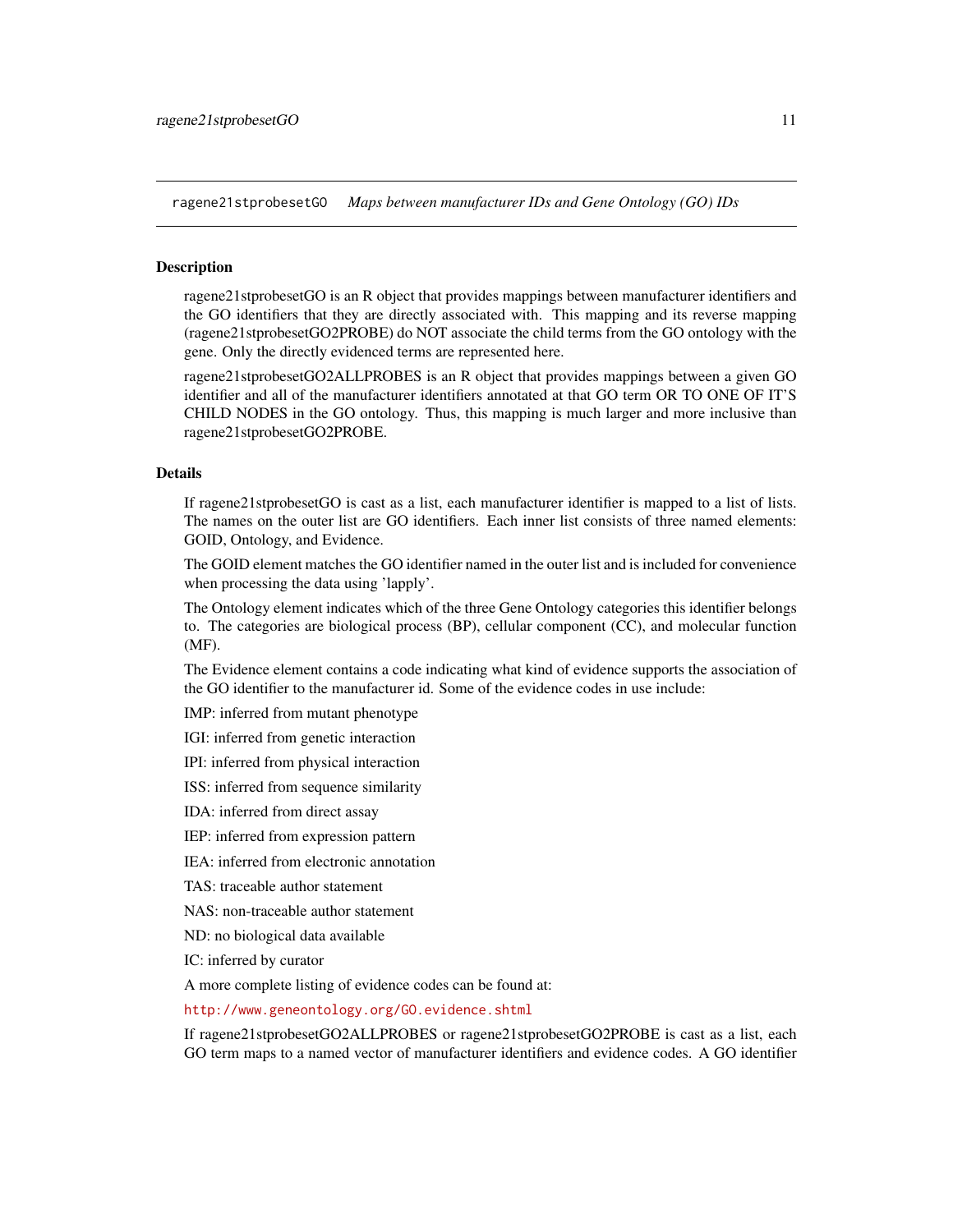<span id="page-11-0"></span>may be mapped to the same manufacturer identifier more than once but the evidence code can be different. Mappings between Gene Ontology identifiers and Gene Ontology terms and other information are available in a separate data package named GO.

Whenever any of these mappings are cast as a data.frame, all the results will be output in an appropriate tabular form.

Mappings between manufacturer identifiers and GO information were obtained through their mappings to manufacturer identifiers. NAs are assigned to manufacturer identifiers that can not be mapped to any Gene Ontology information. Mappings between Gene Ontology identifiers an Gene Ontology terms and other information are available in a separate data package named GO.

All mappings were based on data provided by: Gene Ontology http://current.geneontology.org/ontology/gobasic.obo With a date stamp from the source of: 2021-02-01

## References

<ftp://ftp.ncbi.nlm.nih.gov/gene/DATA/>

#### See Also

- [ragene21stprobesetGO2ALLPROBES](#page-10-0)
- [AnnotationDb-class](#page-0-0) for use of the select() interface.

```
## select() interface:
## Objects in this package can be accessed using the select() interface
## from the AnnotationDbi package. See ?select for details.
## Bimap interface:
x <- ragene21stprobesetGO
# Get the manufacturer identifiers that are mapped to a GO ID
mapped_genes \leq mappedkeys(x)
# Convert to a list
xx <- as.list(x[mapped_genes][1:300])
if(length(xx) > 0) {
    # Try the first one
    got \leftarrow xx[[1]]got[[1]][["GOID"]]
    got[[1]][["Ontology"]]
    got[[1]][["Evidence"]]
}
# For the reverse map:
x <- ragene21stprobesetGO2PROBE
mapped_genes \leq mappedkeys(x)
# Convert to a list
xx <- as.list(x[mapped_genes][1:300])
if(length(xx) > 0){
    # Gets the manufacturer ids for the top 2nd and 3nd GO identifiers
    goids \leq -x \times [2:3]# Gets the manufacturer ids for the first element of goids
    goids[[1]]
```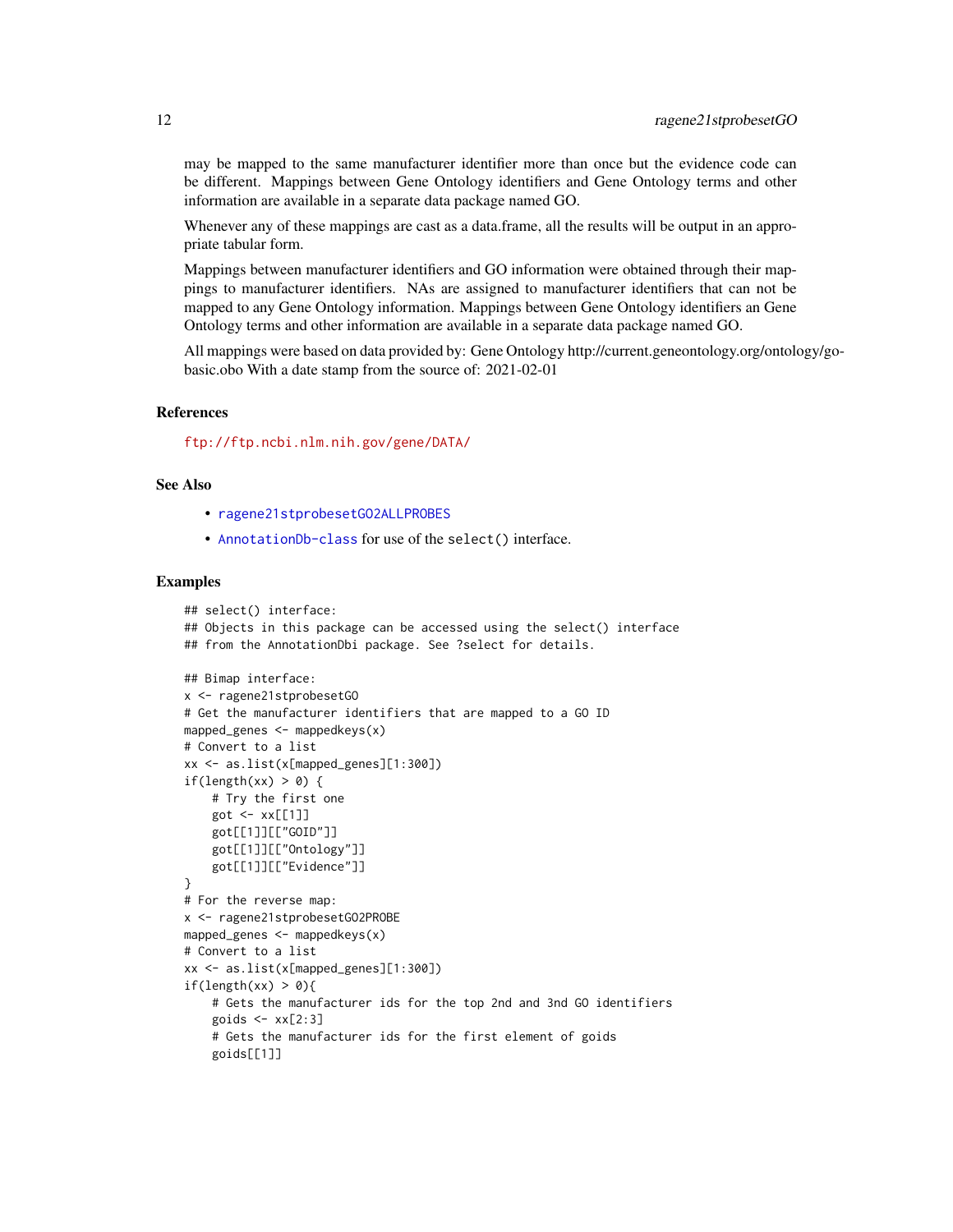```
# Evidence code for the mappings
    names(goids[[1]])
}
x <- ragene21stprobesetGO2ALLPROBES
mapped_genes <- mappedkeys(x)
# Convert ragene21stprobesetGO2ALLPROBES to a list
xx <- as.list(x[mapped_genes][1:300])
if(length(xx) > 0){
# Gets the manufacturer identifiers for the top 2nd and 3nd GO identifiers
    goids \leq xx[2:3]# Gets all the manufacturer identifiers for the first element of goids
    goids[[1]]
   # Evidence code for the mappings
   names(goids[[1]])
}
```
ragene21stprobesetMAPCOUNTS

*Number of mapped keys for the maps in package ragene21stprobeset.db*

## Description

DEPRECATED. Counts in the MAPCOUNT table are out of sync and should not be used.

ragene21stprobesetMAPCOUNTS provides the "map count" (i.e. the count of mapped keys) for each map in package ragene21stprobeset.db.

#### Details

DEPRECATED. Counts in the MAPCOUNT table are out of sync and should not be used.

This "map count" information is precalculated and stored in the package annotation DB. This allows some quality control and is used by the [checkMAPCOUNTS](#page-0-0) function defined in AnnotationDbi to compare and validate different methods (like count.mappedkeys(x) or sum(!is.na(as.list(x)))) for getting the "map count" of a given map.

ragene21stprobesetORGANISM

*The Organism information for ragene21stprobeset*

#### Description

ragene21stprobesetORGANISM is an R object that contains a single item: a character string that names the organism for which ragene21stprobeset was built. ragene21stprobesetORGPKG is an R object that contains a chararcter vector with the name of the organism package that a chip package depends on for its gene-centric annotation.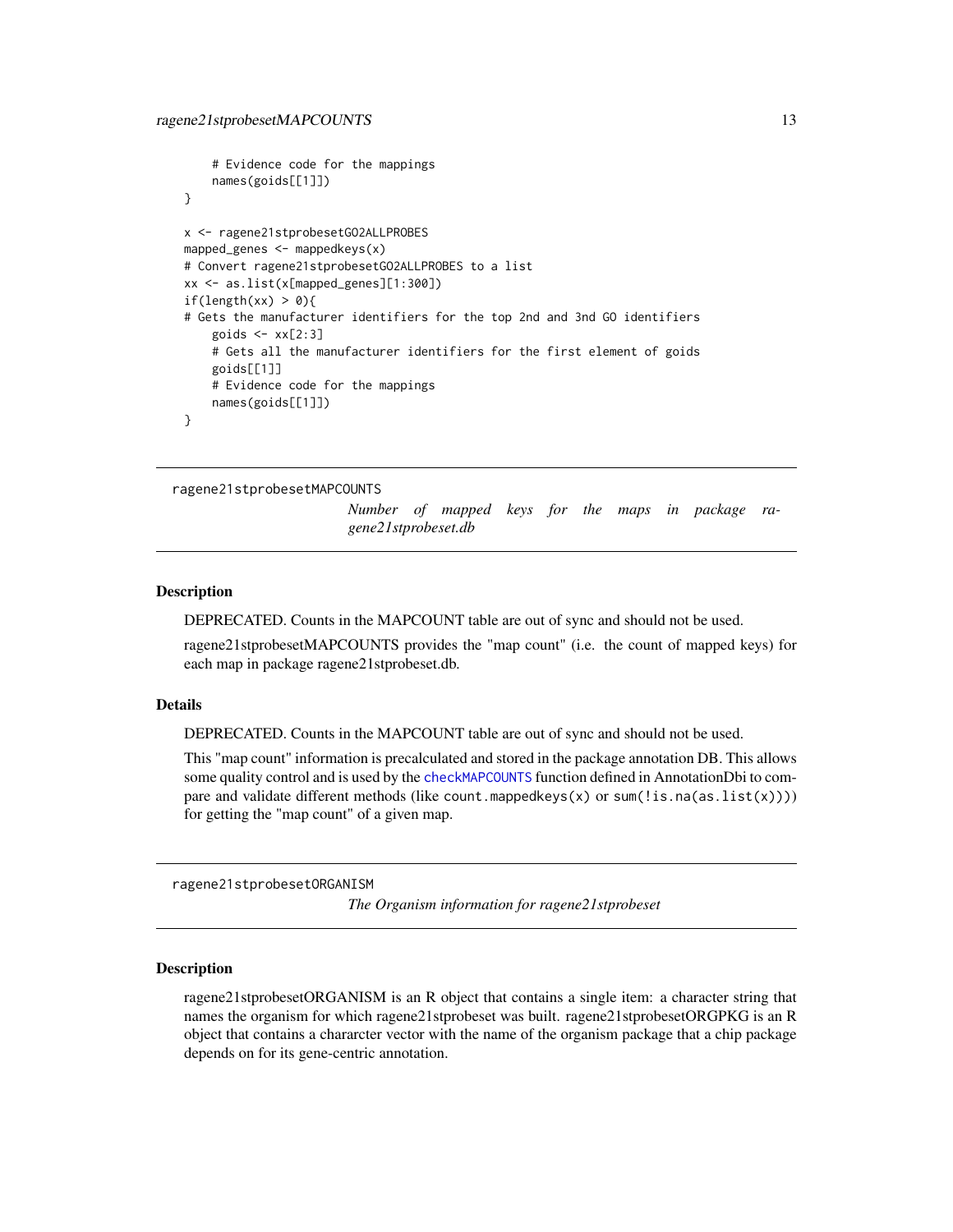## Details

Although the package name is suggestive of the organism for which it was built, ragene21stprobesetORGANISM provides a simple way to programmatically extract the organism name. ragene21stprobesetORGPKG provides a simple way to programmatically extract the name of the parent organism package. The parent organism package is a strict dependency for chip packages as this is where the gene cetric information is ultimately extracted from. The full package name will always be this string plus the extension ".db". But most programatic acces will not require this extension, so its more convenient to leave it out.

#### See Also

• [AnnotationDb-class](#page-0-0) for use of the select() interface.

## Examples

```
## select() interface:
## Objects in this package can be accessed using the select() interface
## from the AnnotationDbi package. See ?select for details.
## Bimap interface:
ragene21stprobesetORGANISM
ragene21stprobesetORGPKG
```
ragene21stprobesetPATH

*Mappings between probe identifiers and KEGG pathway identifiers*

## Description

KEGG (Kyoto Encyclopedia of Genes and Genomes) maintains pathway data for various organisms.

ragene21stprobesetPATH maps probe identifiers to the identifiers used by KEGG for pathways in which the genes represented by the probe identifiers are involved

ragene21stprobesetPATH2PROBE is an R object that provides mappings between KEGG identifiers and manufacturer identifiers.

## Details

Each KEGG pathway has a name and identifier. Pathway name for a given pathway identifier can be obtained using the KEGG data package that can either be built using AnnBuilder or downloaded from Bioconductor <http://www.bioconductor.org>.

Graphic presentations of pathways are searchable at url http://www.genome.ad.jp/kegg/pathway.html by using pathway identifiers as keys.

Mappings were based on data provided by: KEGG GENOME ftp://ftp.genome.jp/pub/kegg/genomes With a date stamp from the source of: 2011-Mar15

<span id="page-13-0"></span>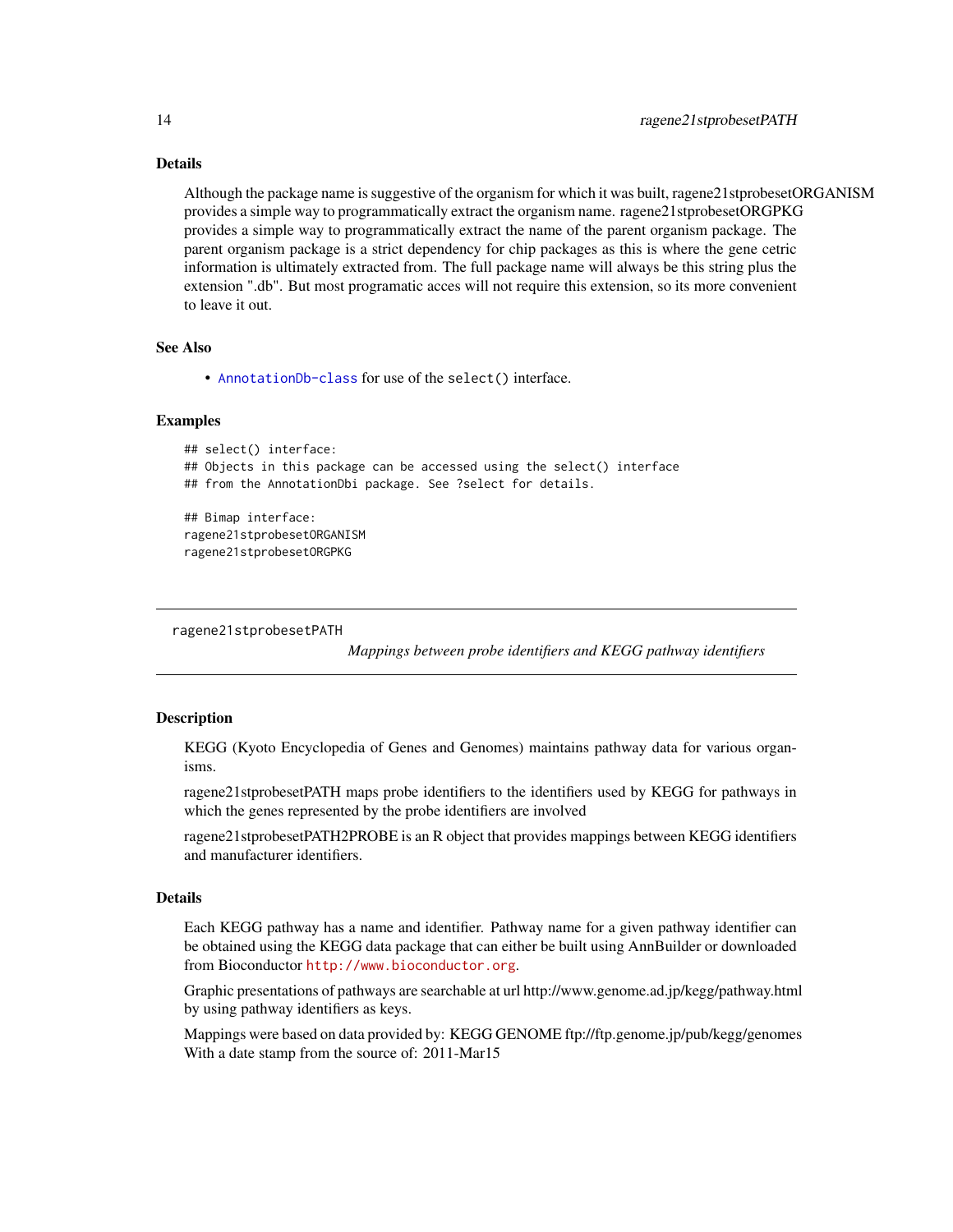#### <span id="page-14-0"></span>References

<http://www.genome.ad.jp/kegg/>

#### See Also

• [AnnotationDb-class](#page-0-0) for use of the select() interface.

#### Examples

```
## select() interface:
## Objects in this package can be accessed using the select() interface
## from the AnnotationDbi package. See ?select for details.
## Bimap interface:
x <- ragene21stprobesetPATH
# Get the probe identifiers that are mapped to a KEGG pathway ID
mapped_probes <- mappedkeys(x)
# Convert to a list
xx <- as.list(x[mapped_probes][1:300])
if(length(xx) > 0) {
  # Get the PATH for the first five probes
  xx[1:5]
  # Get the first one
  xx[[1]]
}
x <- ragene21stprobesetPATH
mapped_probes <- mappedkeys(x)
# Now convert the ragene21stprobesetPATH2PROBE object to a list
xx <- as.list(x[mapped_probes][1:300])
if(length(xx) > 0){
    # Get the probe identifiers for the first two pathway identifiers
    xx[1:2]
    # Get the first one
    xx[[1]]
}
```
ragene21stprobesetPFAM

*Maps between Manufacturer Identifiers and PFAM Identifiers*

#### Description

ragene21stprobesetPFAM is an R object that provides mappings between manufacturer identifiers and PFAM identifiers.

#### Details

The bimap interface for PFAM is defunct. Please use select() interface to PFAM identifiers. See ?AnnotationDbi::select for details.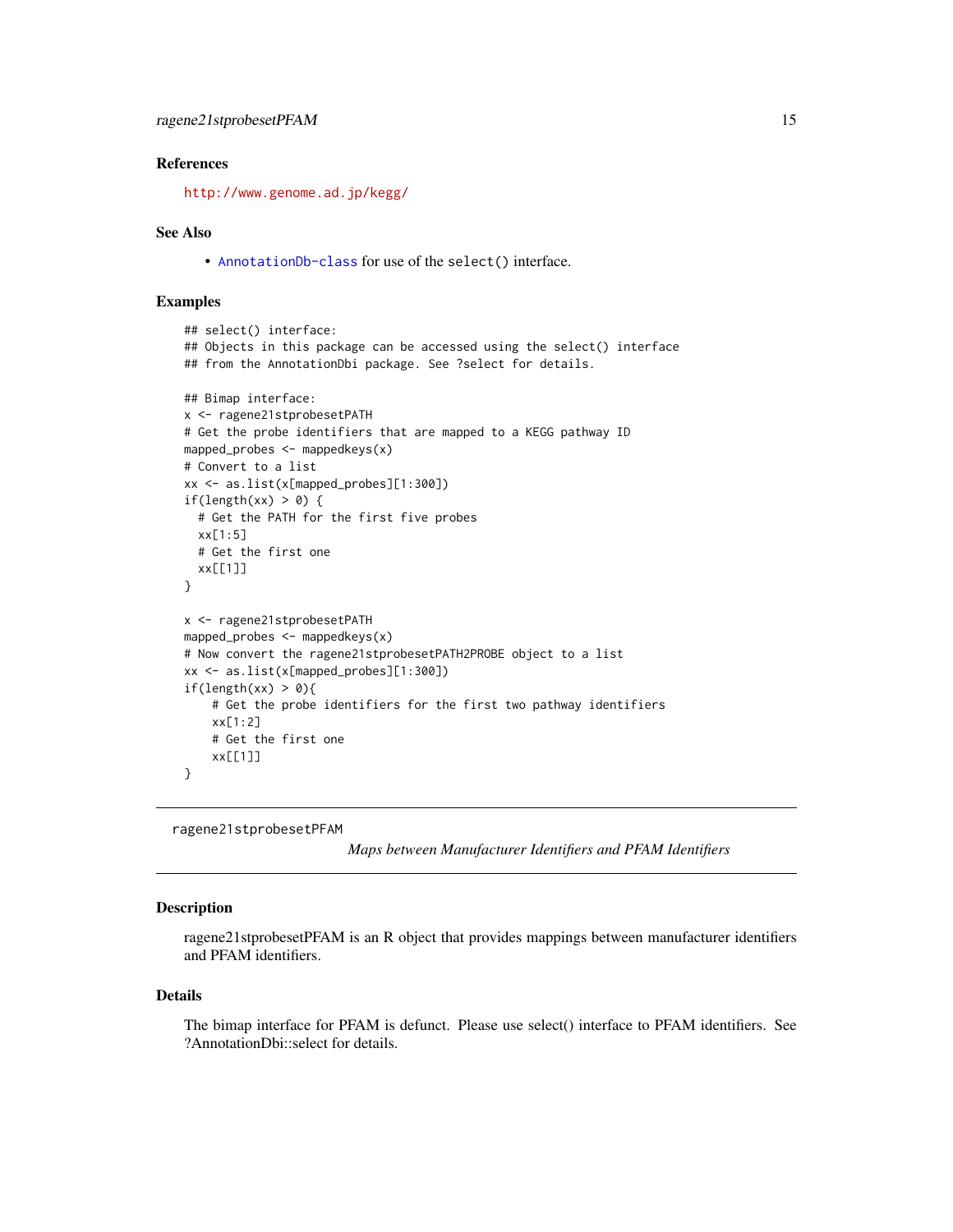```
ragene21stprobesetPMID
```
*Maps between Manufacturer Identifiers and PubMed Identifiers*

#### **Description**

ragene21stprobesetPMID is an R object that provides mappings between manufacturer identifiers and PubMed identifiers. ragene21stprobesetPMID2PROBE is an R object that provides mappings between PubMed identifiers and manufacturer identifiers.

#### Details

When ragene21stprobesetPMID is viewed as a list each manufacturer identifier is mapped to a named vector of PubMed identifiers. The name associated with each vector corresponds to the manufacturer identifier. The length of the vector may be one or greater, depending on how many PubMed identifiers a given manufacturer identifier is mapped to. An NA is reported for any manufacturer identifier that cannot be mapped to a PubMed identifier.

When ragene21stprobesetPMID2PROBE is viewed as a list each PubMed identifier is mapped to a named vector of manufacturer identifiers. The name represents the PubMed identifier and the vector contains all manufacturer identifiers that are represented by that PubMed identifier. The length of the vector may be one or longer, depending on how many manufacturer identifiers are mapped to a given PubMed identifier.

Titles, abstracts, and possibly full texts of articles can be obtained from PubMed by providing a valid PubMed identifier. The pubmed function of annotate can also be used for the same purpose.

Mappings were based on data provided by: Entrez Gene ftp://ftp.ncbi.nlm.nih.gov/gene/DATA With a date stamp from the source of: 2021-Apr14

#### References

<https://www.ncbi.nlm.nih.gov/entrez/query.fcgi?db=PubMed>

#### See Also

• [AnnotationDb-class](#page-0-0) for use of the select() interface.

```
## select() interface:
## Objects in this package can be accessed using the select() interface
## from the AnnotationDbi package. See ?select for details.
## Bimap interface:
x <- ragene21stprobesetPMID
# Get the probe identifiers that are mapped to any PubMed ID
mapped_probes <- mappedkeys(x)
# Convert to a list
xx <- as.list(x[mapped_probes][1:300])
```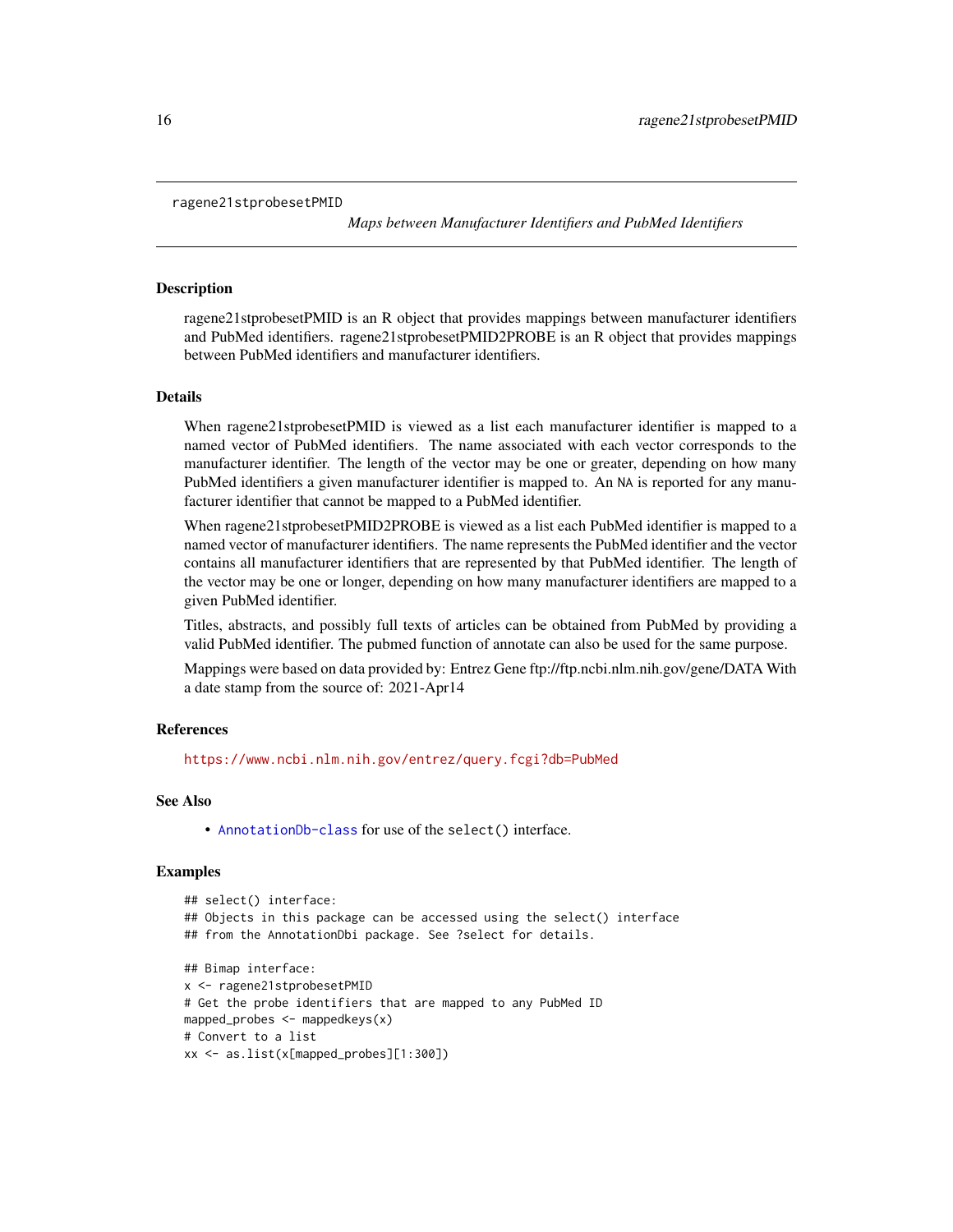```
if(length(xx) > 0){
    # Get the PubMed identifiers for the first two probe identifiers
   xx[1:2]
    # Get the first one
   xx[[1]]
    if(interactive() && !is.null(xx[[1]]) && !is.na(xx[[1]])
      && require(annotate)){
       # Get article information as XML files
       xmls < -pubmed(xx[[1]], disp = "data")# View article information using a browser
       pubmed(xx[[1]], disp = "browser")
    }
}
x <- ragene21stprobesetPMID2PROBE
mapped_probes <- mappedkeys(x)
# Now convert the reverse map object ragene21stprobesetPMID2PROBE to a list
xx <- as.list(x[mapped_probes][1:300])
if(length(xx) > 0){
    # Get the probe identifiers for the first two PubMed identifiers
   xx[1:2]
    # Get the first one
   xx[[1]]
    if(interactive() && require(annotate)){
       # Get article information as XML files for a PubMed id
       xmls <- pubmed(names(xx)[1], disp = "data")
       # View article information using a browser
       pubmed(names(xx)[1], disp = "browser")
   }
}
```
ragene21stprobesetPROSITE

*Maps between Manufacturer Identifiers and PROSITE Identifiers*

#### Description

ragene21stprobesetPROSITE is an R object that provides mappings between manufacturer identifiers and PROSITE identifiers.

#### Details

The bimap interface for PROSITE is defunct. Please use select() interface to PROSITE identifiers. See ?AnnotationDbi::select for details.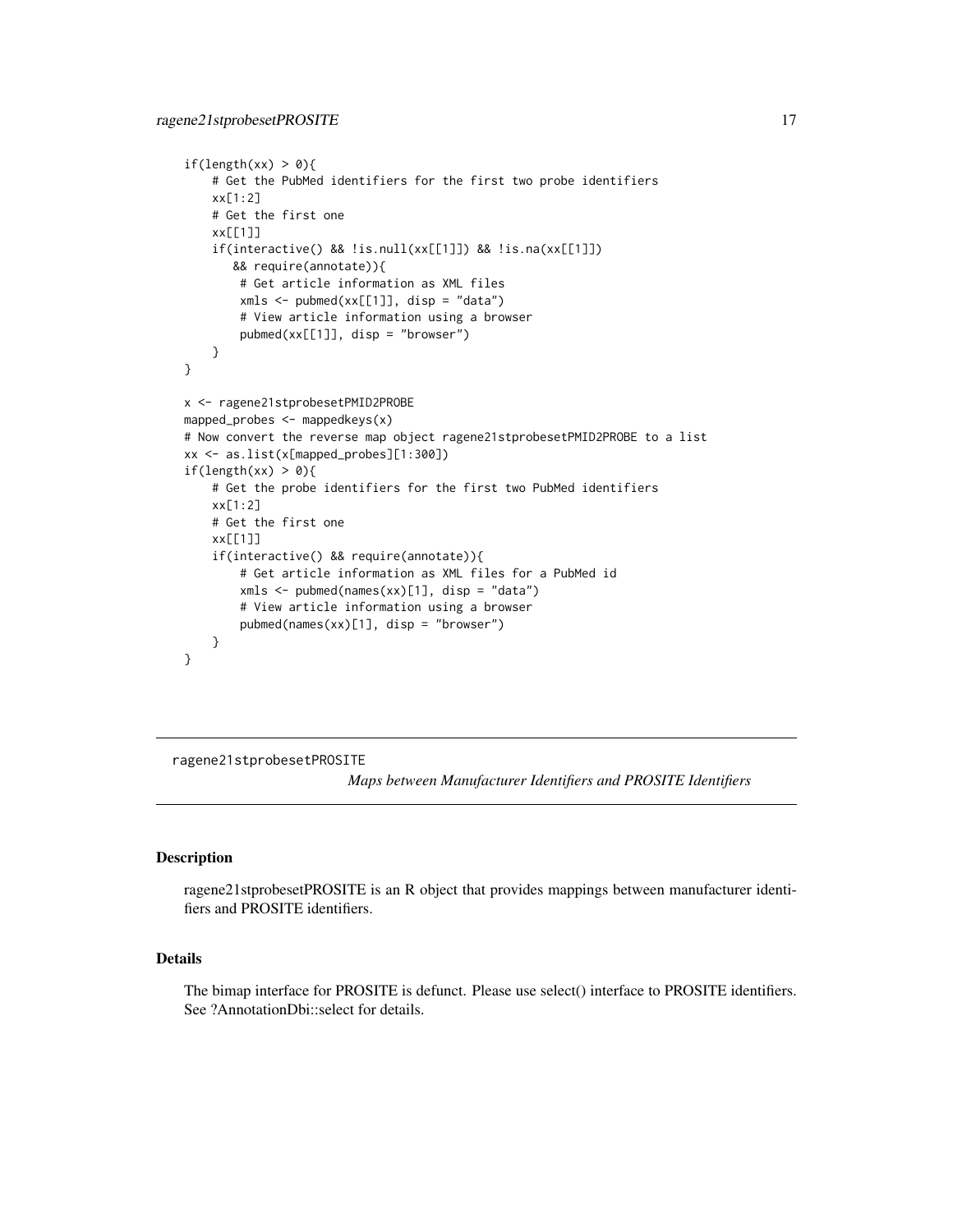#### <span id="page-17-0"></span>ragene21stprobesetREFSEQ

*Map between Manufacturer Identifiers and RefSeq Identifiers*

## Description

ragene21stprobesetREFSEQ is an R object that provides mappings between manufacturer identifiers and RefSeq identifiers.

#### Details

Each manufacturer identifier is mapped to a named vector of RefSeq identifiers. The name represents the manufacturer identifier and the vector contains all RefSeq identifiers that can be mapped to that manufacturer identifier. The length of the vector may be one or greater, depending on how many RefSeq identifiers a given manufacturer identifier can be mapped to. An NA is reported for any manufacturer identifier that cannot be mapped to a RefSeq identifier at this time.

RefSeq identifiers differ in format according to the type of record the identifiers are for as shown below:

NG\\_XXXXX: RefSeq accessions for genomic region (nucleotide) records

NM\\_XXXXX: RefSeq accessions for mRNA records

NC\\_XXXXX: RefSeq accessions for chromosome records

NP\\_XXXXX: RefSeq accessions for protein records

XR\\_XXXXX: RefSeq accessions for model RNAs that are not associated with protein products

XM\\_XXXXX: RefSeq accessions for model mRNA records

XP\\_XXXXX: RefSeq accessions for model protein records

Where XXXXX is a sequence of integers.

NCBI <https://www.ncbi.nlm.nih.gov/RefSeq/> allows users to query the RefSeq database using RefSeq identifiers.

Mappings were based on data provided by: Entrez Gene ftp://ftp.ncbi.nlm.nih.gov/gene/DATA With a date stamp from the source of: 2021-Apr14

#### References

<https://www.ncbi.nlm.nih.gov> <https://www.ncbi.nlm.nih.gov/RefSeq/>

## See Also

• [AnnotationDb-class](#page-0-0) for use of the select() interface.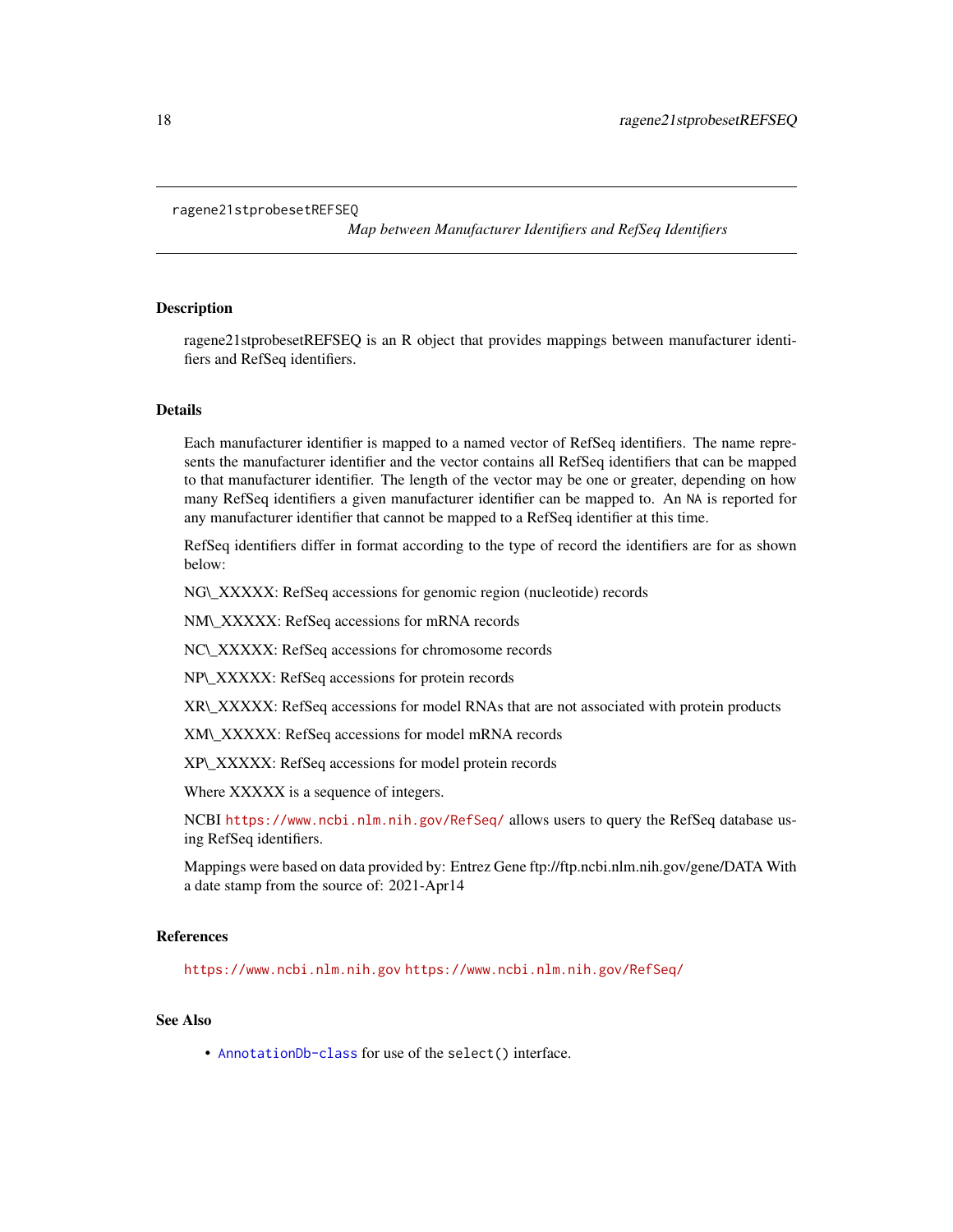## <span id="page-18-0"></span>ragene21stprobesetSYMBOL 19

#### Examples

```
## select() interface:
## Objects in this package can be accessed using the select() interface
## from the AnnotationDbi package. See ?select for details.
## Bimap interface:
x <- ragene21stprobesetREFSEQ
# Get the probe identifiers that are mapped to any RefSeq ID
mapped_probes <- mappedkeys(x)
# Convert to a list
xx <- as.list(x[mapped_probes][1:300])
if(length(xx) > 0) {
  # Get the REFSEQ for the first five probes
  xx[1:5]
  # Get the first one
  xx[[1]]
}
```
ragene21stprobesetSYMBOL

*Map between Manufacturer Identifiers and Gene Symbols*

#### Description

ragene21stprobesetSYMBOL is an R object that provides mappings between manufacturer identifiers and gene abbreviations.

## Details

Each manufacturer identifier is mapped to an abbreviation for the corresponding gene. An NA is reported if there is no known abbreviation for a given gene.

Symbols typically consist of 3 letters that define either a single gene (ABC) or multiple genes (ABC1, ABC2, ABC3). Gene symbols can be used as key words to query public databases such as Entrez Gene.

Mappings were based on data provided by: Entrez Gene ftp://ftp.ncbi.nlm.nih.gov/gene/DATA With a date stamp from the source of: 2021-Apr14

## References

<https://www.ncbi.nlm.nih.gov/entrez/query.fcgi?db=gene>

#### See Also

• [AnnotationDb-class](#page-0-0) for use of the select() interface.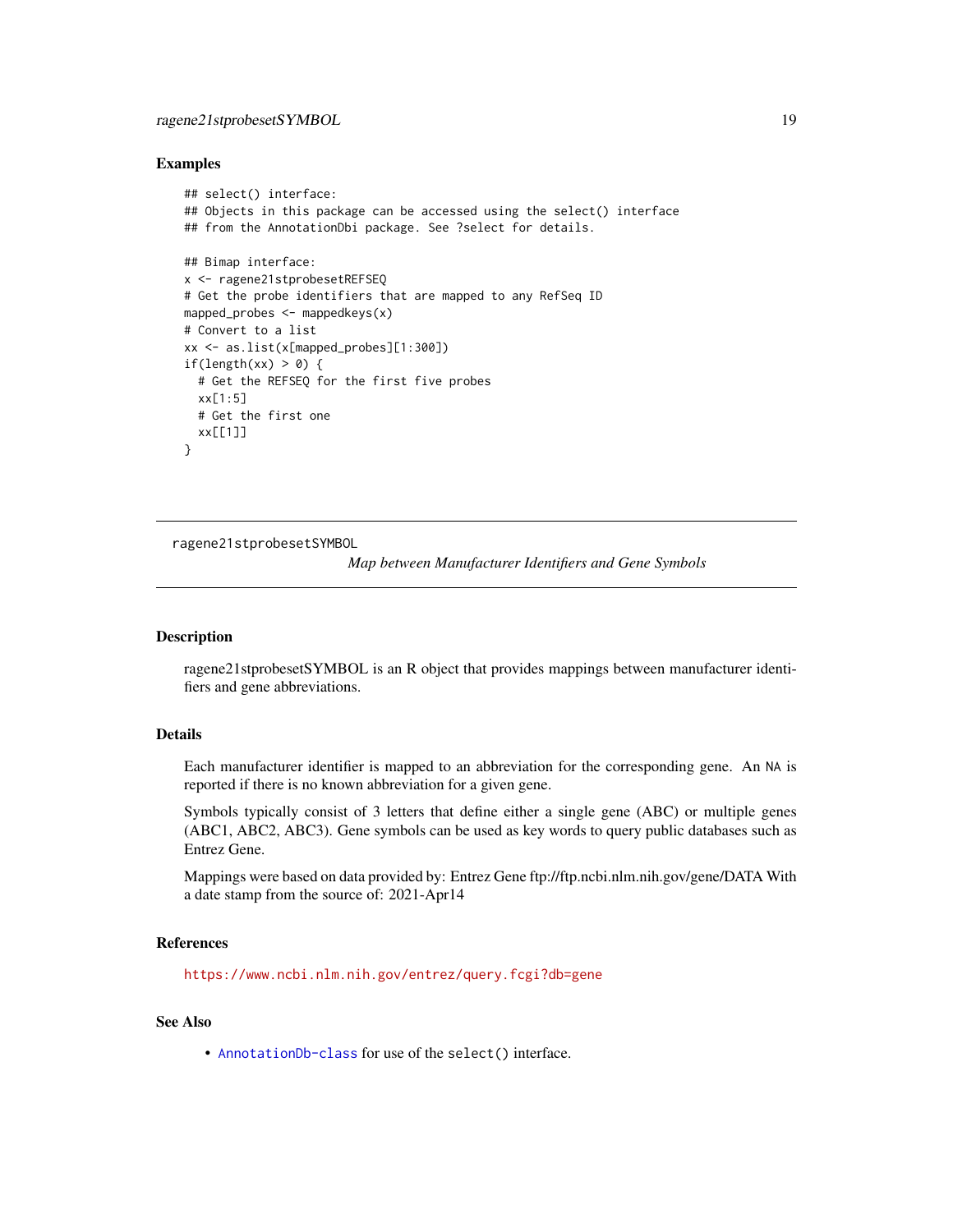#### Examples

```
## select() interface:
## Objects in this package can be accessed using the select() interface
## from the AnnotationDbi package. See ?select for details.
## Bimap interface:
x <- ragene21stprobesetSYMBOL
# Get the probe identifiers that are mapped to a gene symbol
mapped_probes <- mappedkeys(x)
# Convert to a list
xx <- as.list(x[mapped_probes][1:300])
if(length(xx) > 0) {
  # Get the SYMBOL for the first five probes
  xx[1:5]
  # Get the first one
  xx[[1]]
}
```
ragene21stprobesetUNIPROT

*Map Uniprot accession numbers with Entrez Gene identifiers*

## **Description**

ragene21stprobesetUNIPROT is an R object that contains mappings between the manufacturer identifiers and Uniprot accession numbers.

#### Details

This object is a simple mapping of manufacturer identifiers to Uniprot Accessions.

Mappings were based on data provided by NCBI (link above) with an exception for fly, which required retrieving the data from ensembl <http://www.ensembl.org/biomart/martview/>

#### See Also

• [AnnotationDb-class](#page-0-0) for use of the select() interface.

```
## select() interface:
## Objects in this package can be accessed using the select() interface
## from the AnnotationDbi package. See ?select for details.
## Bimap interface:
x <- ragene21stprobesetUNIPROT
# Get the entrez gene IDs that are mapped to an Uniprot ID
mapped_genes <- mappedkeys(x)
# Convert to a list
xx <- as.list(x[mapped_genes][1:300])
```
<span id="page-19-0"></span>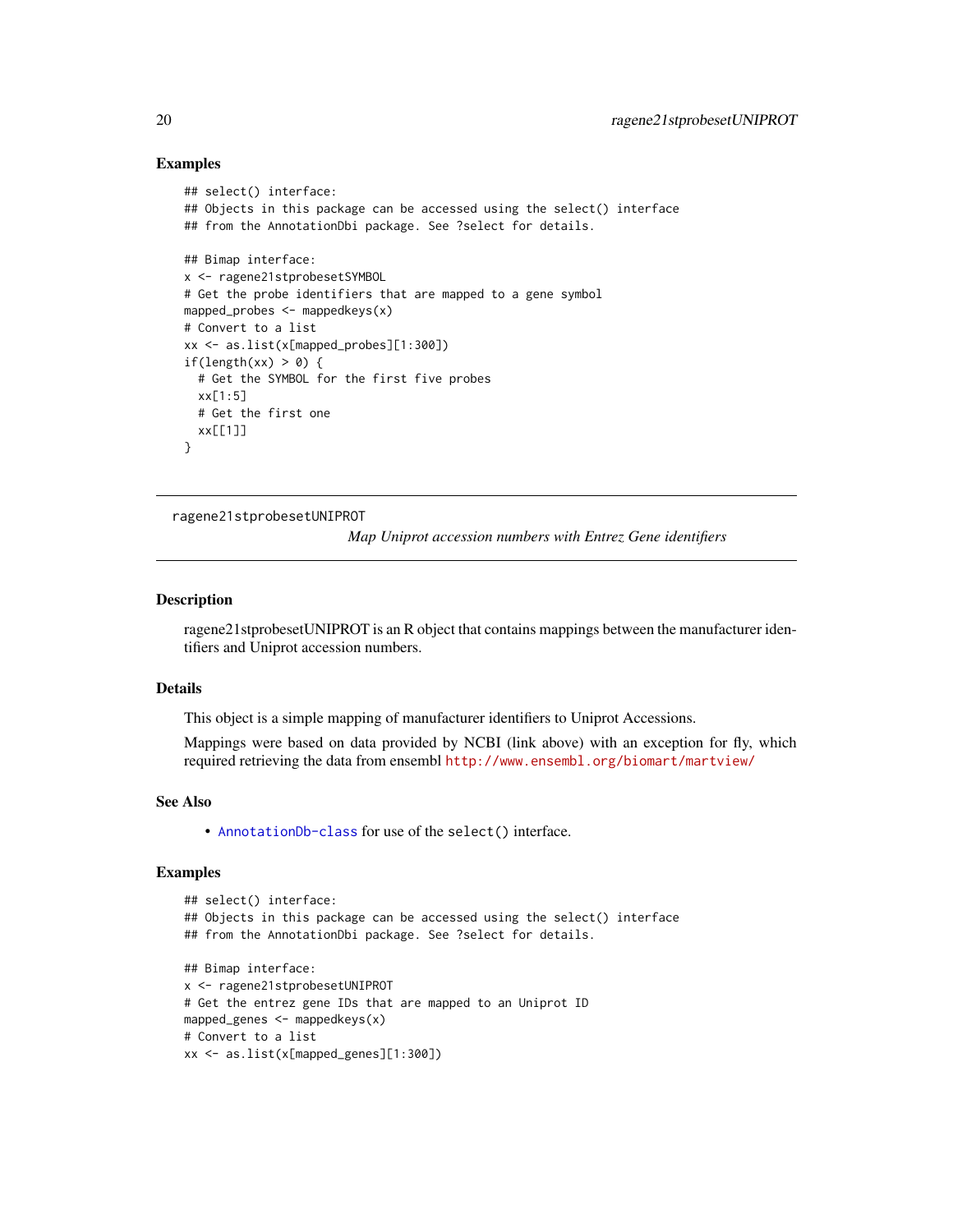```
if(length(xx) > 0) {
 # Get the Uniprot IDs for the first five genes
 xx[1:5]
 # Get the first one
 xx[[1]]
}
```
ragene21stprobeset\_dbconn

*Collect information about the package annotation DB*

#### Description

Some convenience functions for getting a connection object to (or collecting information about) the package annotation DB.

## Usage

```
ragene21stprobeset_dbconn()
ragene21stprobeset_dbfile()
ragene21stprobeset_dbschema(file="", show.indices=FALSE)
ragene21stprobeset_dbInfo()
```
## Arguments

| file         | A connection, or a character string naming the file to print to (see the file |
|--------------|-------------------------------------------------------------------------------|
|              | argument of the cat function for the details).                                |
| show.indices | The CREATE INDEX statements are not shown by default. Use show, indices=TRUE  |
|              | to get them.                                                                  |

## Details

ragene21stprobeset\_dbconn returns a connection object to the package annotation DB. IMPOR-TANT: Don't call [dbDisconnect](#page-0-0) on the connection object returned by ragene21stprobeset\_dbconn or you will break all the [AnnDbObj](#page-0-0) objects defined in this package!

ragene21stprobeset\_dbfile returns the path (character string) to the package annotation DB (this is an SQLite file).

ragene21stprobeset\_dbschema prints the schema definition of the package annotation DB.

ragene21stprobeset\_dbInfo prints other information about the package annotation DB.

## Value

ragene21stprobeset\_dbconn: a DBIConnection object representing an open connection to the package annotation DB.

ragene21stprobeset\_dbfile: a character string with the path to the package annotation DB.

ragene21stprobeset\_dbschema: none (invisible NULL).

ragene21stprobeset\_dbInfo: none (invisible NULL).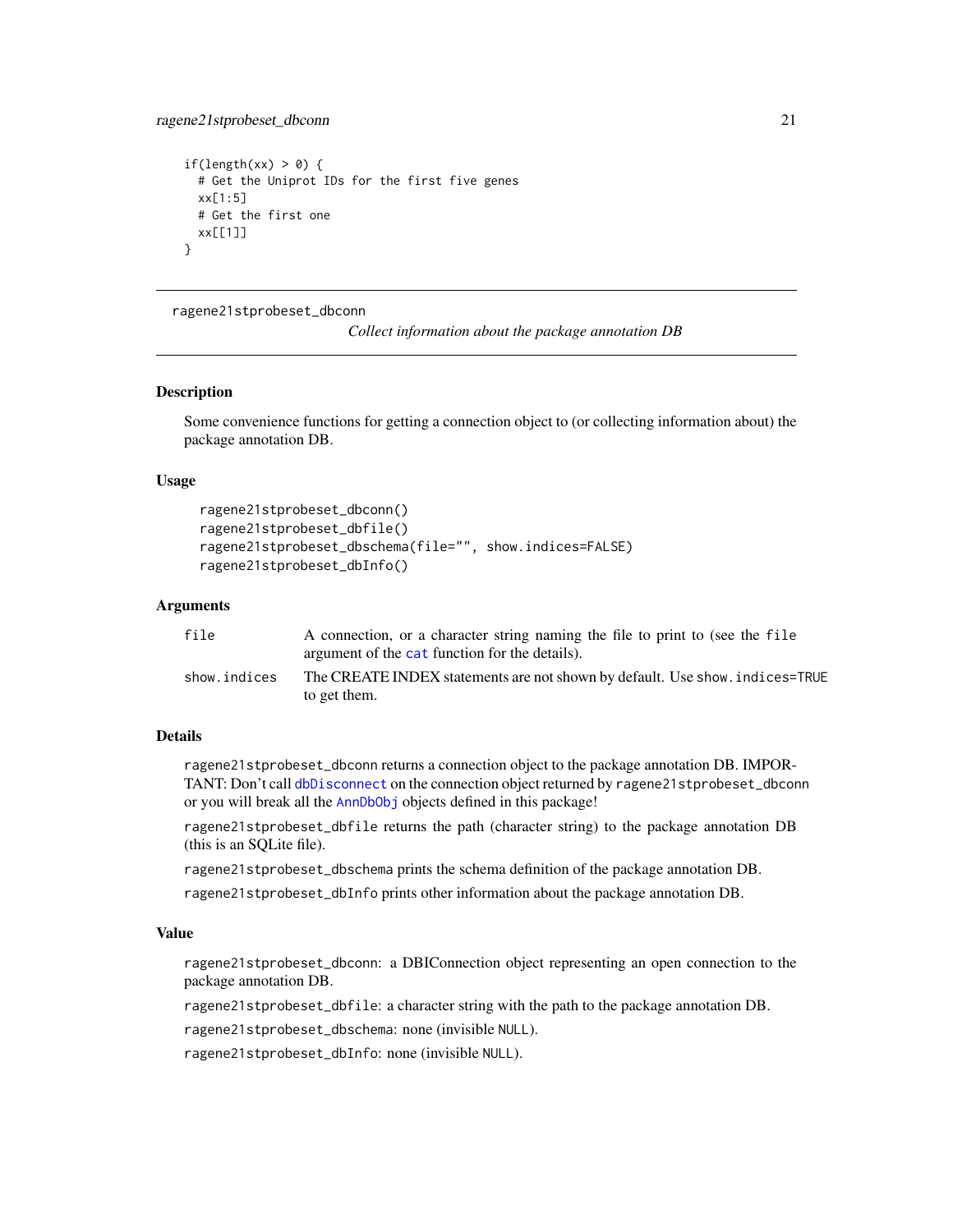## <span id="page-21-0"></span>See Also

[dbGetQuery](#page-0-0), [dbConnect](#page-0-0), [dbconn](#page-0-0), [dbfile](#page-0-0), [dbschema](#page-0-0), [dbInfo](#page-0-0)

## Examples

library(DBI) ## Count the number of rows in the "probes" table: dbGetQuery(ragene21stprobeset\_dbconn(), "SELECT COUNT(\*) FROM probes")

ragene21stprobeset\_dbschema()

ragene21stprobeset\_dbInfo()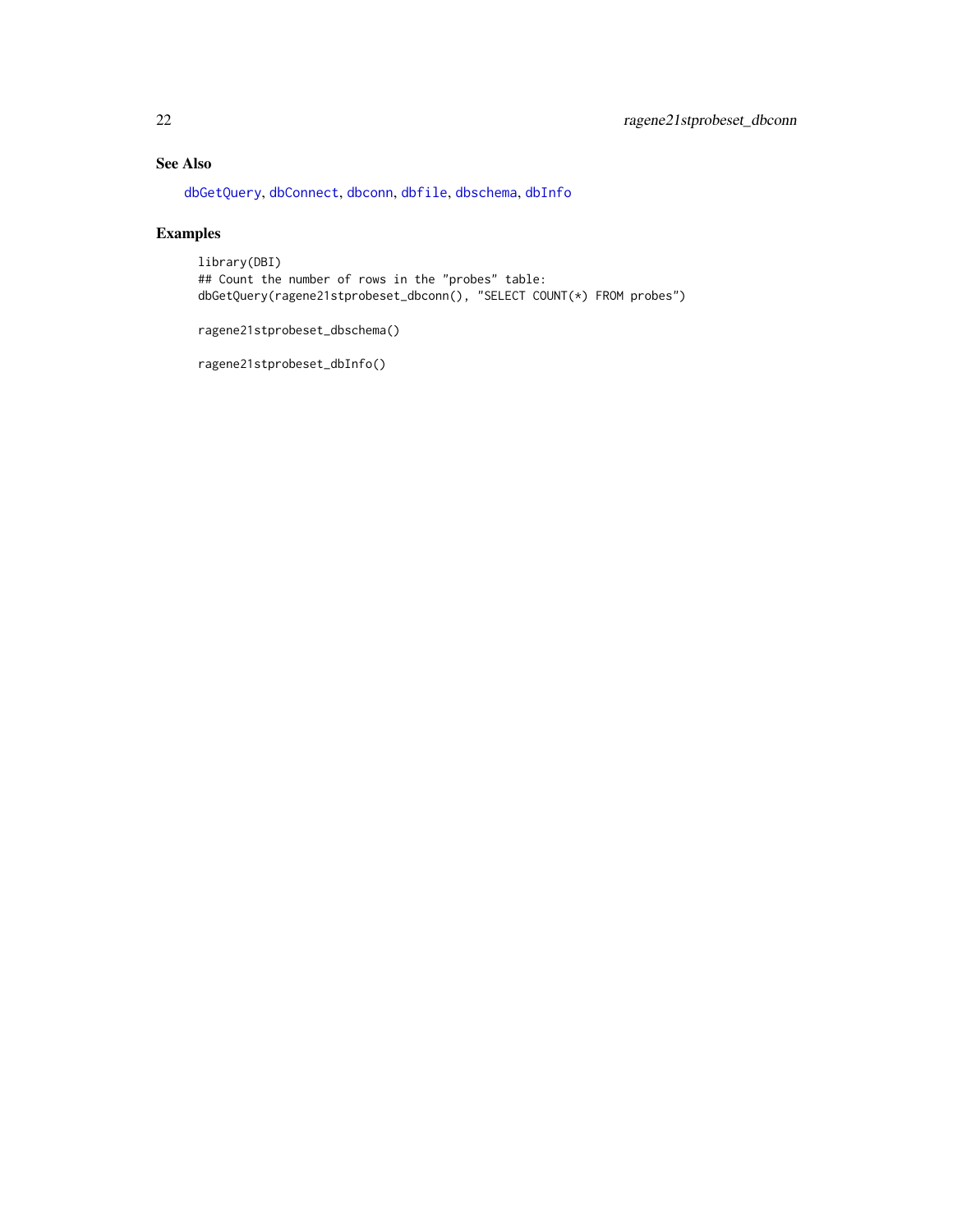# **Index**

```
∗ datasets
    ragene21stprobeset.db, 3
    ragene21stprobeset_dbconn, 21
    ragene21stprobesetACCNUM, 1
    ragene21stprobesetALIAS2PROBE, 2
    ragene21stprobesetCHR, 3
    ragene21stprobesetCHRLENGTHS, 4
    ragene21stprobesetCHRLOC, 5
    ragene21stprobesetENSEMBL, 6
    ragene21stprobesetENTREZID, 7
    ragene21stprobesetENZYME, 8
    ragene21stprobesetGENENAME, 10
    ragene21stprobesetGO, 11
    ragene21stprobesetMAPCOUNTS, 13
    ragene21stprobesetORGANISM, 13
    ragene21stprobesetPATH, 14
    ragene21stprobesetPFAM, 15
    ragene21stprobesetPMID, 16
    ragene21stprobesetPROSITE, 17
    ragene21stprobesetREFSEQ, 18
    ragene21stprobesetSYMBOL, 19
    ragene21stprobesetUNIPROT, 20
∗ utilities
    ragene21stprobeset_dbconn, 21
```

```
AnnDbObj, 21
```

```
cat, 21
checkMAPCOUNTS, 13
```
dbconn, *[22](#page-21-0)* dbConnect, *[22](#page-21-0)* dbDisconnect, *[21](#page-20-0)* dbfile, *[22](#page-21-0)* dbGetQuery, *[22](#page-21-0)* dbInfo, *[22](#page-21-0)* dbschema, *[22](#page-21-0)*

ragene21stprobeset *(*ragene21stprobeset.db*)*, [3](#page-2-0)

ragene21stprobeset.db, [3](#page-2-0) ragene21stprobeset\_dbconn, [21](#page-20-0) ragene21stprobeset\_dbfile *(*ragene21stprobeset\_dbconn*)*, [21](#page-20-0) ragene21stprobeset\_dbInfo *(*ragene21stprobeset\_dbconn*)*, [21](#page-20-0) ragene21stprobeset\_dbschema *(*ragene21stprobeset\_dbconn*)*, [21](#page-20-0) ragene21stprobesetACCNUM, [1](#page-0-1) ragene21stprobesetALIAS2PROBE, [2](#page-1-0) ragene21stprobesetCHR, [3](#page-2-0) ragene21stprobesetCHRLENGTHS, [4](#page-3-0) ragene21stprobesetCHRLOC, [5](#page-4-0) ragene21stprobesetCHRLOCEND *(*ragene21stprobesetCHRLOC*)*, [5](#page-4-0) ragene21stprobesetENSEMBL, [6](#page-5-0) ragene21stprobesetENSEMBL2PROBE *(*ragene21stprobesetENSEMBL*)*, [6](#page-5-0) ragene21stprobesetENTREZID, [7](#page-6-0) ragene21stprobesetENZYME, [8](#page-7-0) ragene21stprobesetENZYME2PROBE *(*ragene21stprobesetENZYME*)*, [8](#page-7-0) ragene21stprobesetGENENAME, [10](#page-9-0) ragene21stprobesetGO, [11](#page-10-1) ragene21stprobesetGO2ALLPROBES, *[12](#page-11-0)* ragene21stprobesetGO2ALLPROBES *(*ragene21stprobesetGO*)*, [11](#page-10-1) ragene21stprobesetGO2PROBE *(*ragene21stprobesetGO*)*, [11](#page-10-1) ragene21stprobesetLOCUSID *(*ragene21stprobesetENTREZID*)*, [7](#page-6-0) ragene21stprobesetMAPCOUNTS, [13](#page-12-0) ragene21stprobesetORGANISM, [13](#page-12-0) ragene21stprobesetORGPKG *(*ragene21stprobesetORGANISM*)*, [13](#page-12-0) ragene21stprobesetPATH, [14](#page-13-0) ragene21stprobesetPATH2PROBE *(*ragene21stprobesetPATH*)*, [14](#page-13-0)